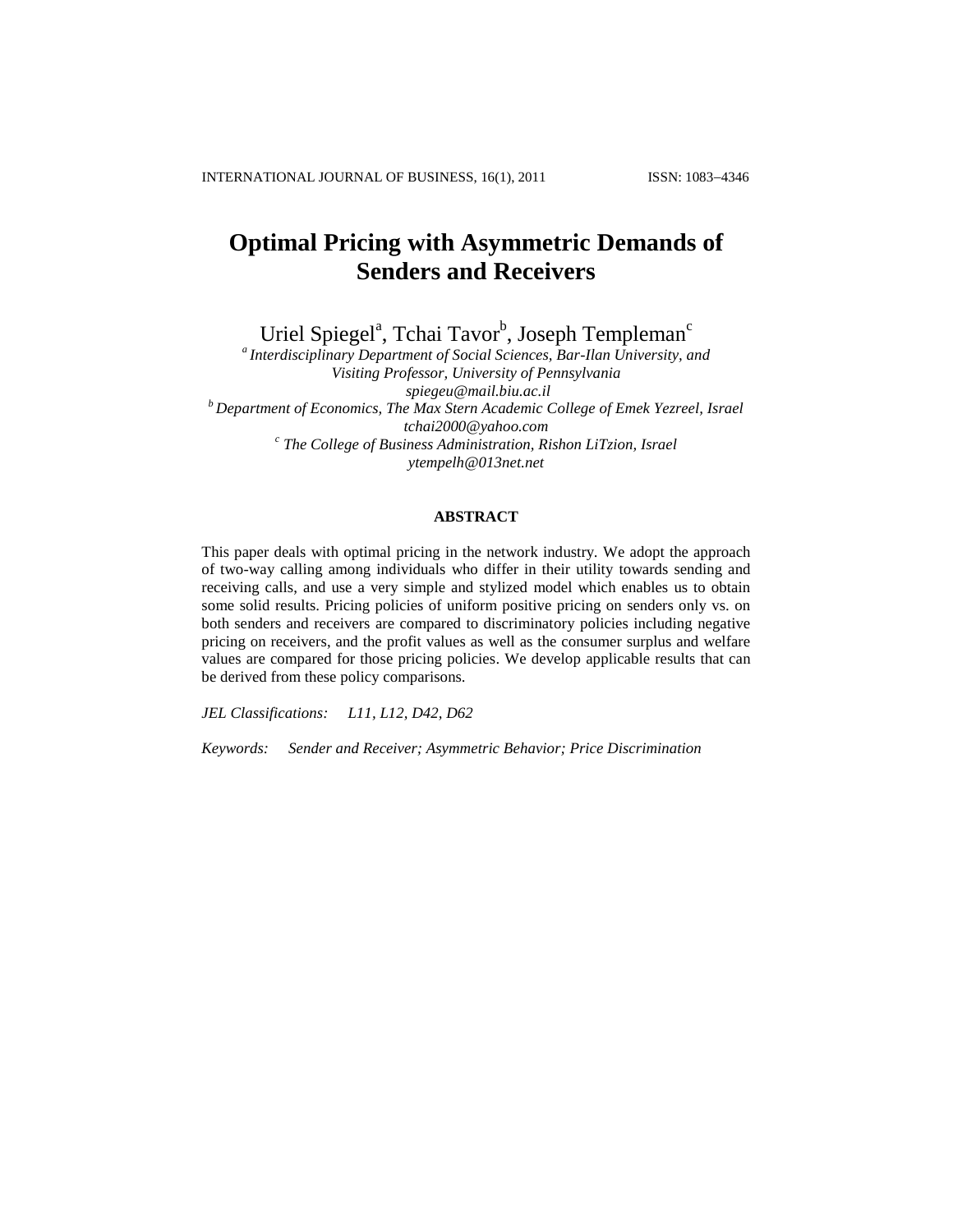#### **I. INTRODUCTION**

The issue of optimal pricing in the network industry has become very prominent over the last decade. Several papers deal with the beneficial external effects of messages to the receiver. For example a recent paper by Hermalin and Katz (2004) discuss the question of who should pay for electronic messages. They conclude that the receiving party should subsidize the sender who is generating a benefit to the receiver in order to maximize welfare and profits of the firm that supplies the connecting service between the two parties. The above conclusion was first established by Kim and Lim ((2001) and (2002)). Different pricing policy options are introduced that yield higher levels of welfare and profits, and all these are examined in the context of calls/messages externalities. In most of the papers (e.g., Kim and Lim (2001), Kim et al (2002)) the issues of positive price sharing by senders and receivers are considered especially in the context of two-way calling where either party initiates a call, such that in case of communication each individual ("party") can be a sender or a receiver. Although in general in the communication industry the initiator, i.e. the sender, is charged for the message there has recently been a trend towards a receiver based payment principle (see Jeon et.al. (2004), as originally named by Doyle and Smith (1998) and Kim and Lim (2001)) using the term receiver pays principle (RPP).

The sender-receiver market issue has been discussed by Rochet and Tirole (2004). They focused on the question of how to deal with a market where buyers and sellers need to be brought together for the market to exist, as well as on what is the nature of the pricing policy that may lead to an efficient solution. For example, the initiator of the call only gains from communication if the other party i.e., the receiver picks up the phone, thus as both parties benefit both should pay for their communication. The question as to what happens in cases where the benefits to the two sides are not positive and/or are not symmetric, as well as the resulting implications as to pricing policy were not addressed in their paper.

Rochet and Tirole (2004) discussed the differences between (pure) usage pricing and membership pricing where the externalities are created from these two different sources (usage vs. membership).

Another paper that deals with asymmetry between parties, i.e., senders and receivers, who may acquire positive or negative externalities, is that of Loder Van Alstyke and Wash (2006). The authors ask how to deal efficiently with communication between parties that arises from unsolicited and unwarranted contact (such as email spam), termed by the authors as "message pollution". Although undesired by some receivers they may be wanted and useful for others.

In their paper they deal with homogeneous senders and receivers while in our paper we discuss the network market with "dual dimension" asymmetry with different attitudes towards any contact between parties as well as the asymmetry of being a sender vs. that of being a receiver.

Lyn Squire (1973) also discusses the pricing policy that should be used in order to capture the positive external benefit of the receiver, a benefit for which the receiver usually does not have to pay. However a negative price "paid" by the caller as well as asymmetry between senders and receivers were both beyond the author's scope.

M. Armstrong (1998) suggested in his concluding remarks to extend the analysis of network competing companies to the case where subscribers are more heterogeneous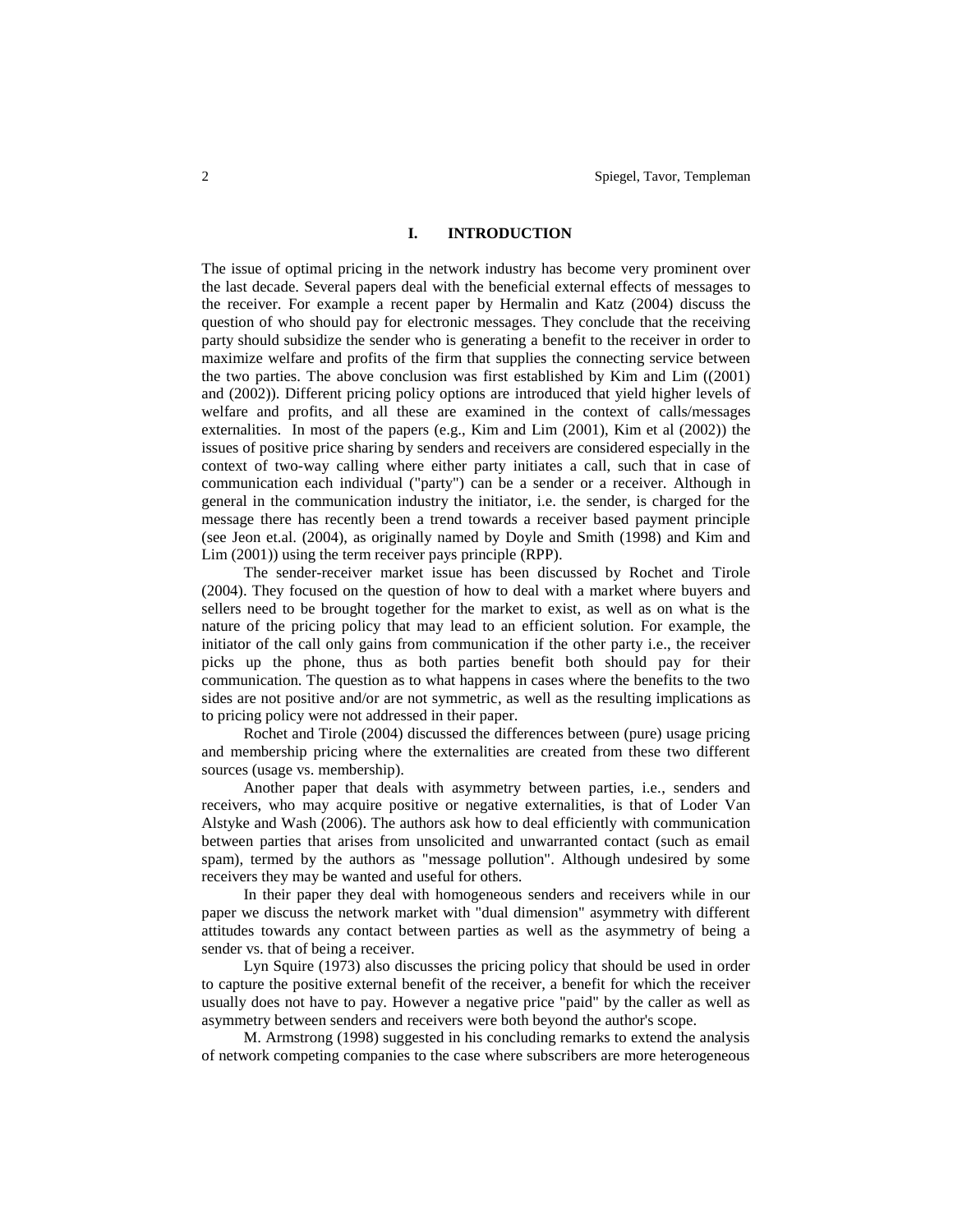and "how the outcomes are affected if networks can target high usage subscribers groups".

Carter and Wright (1999) analyzed the interconnection of price determination in the network industries where competing suppliers need to interconnect to utilize the facilities of their rivals to provide services to their final consumers. This is also of importance due to the asymmetry between industries.

The uniqueness of phone calls, mailing, chatting, fax messages and some (but not all) network instruments is precisely that communicating is achieved by the two parties only if the actual connection occurs (Kim et al (2002) call these goods "pingpong goods" whose values are generated only through joint consumption). The sender is willing to pay an appropriate price for his phone call only if the receiver actually picks up the phone and establishes communication. Thus for the sender to benefit an appropriate response is required on the part of the receiver and the *ideal solution* can only be achieved if the quantity demanded of sent calls is equal to the quantity demanded of received calls. Otherwise, the actual number of phone calls would be determined by the smaller of the two quantities. Based on the demand curves for sent and received calls the phone company or carrier should adopt a pricing policy that coordinates the behavior of the sender and the receiver so as to bring about equilibrium where quantities demanded and quantities of actual contacts are equal. This is not only in the interest of the sender and the receiver but also in the interest of the company that supplies the service since their revenue from both parties is an increasing function of the actual number of successful communications between parties. If the pricing policy were not adjusted to achieve this kind of equilibrium, revenues would not be maximized.

In our paper we also adopt the approach of two-way calling and assume two individuals who communicate with each other, however, those individuals differ in their approaches towards sending and receiving calls from each other. The asymmetry between the individuals is brought about by different attitudes towards sending and receiving calls from each other, and also by the assumption that the party who initiates communication usually derives more benefit from initiating a call than from receiving a call. One example of this kind of asymmetry is the case of communication between parents and children where it is often likely that parents have a strong preference to send and/or receive calls from their children who are located far away in college or travel, whereas children are often likely to have a much weaker liking or preference towards receiving those calls. A telephone company that is aware of this asymmetry should consider a pricing policy that will not only affect its profits but also may affect the consumer surplus as well as the total welfare of all parties concerned. The possibilities of instituting positive as well as negative pricing imposed on either or both senders and receivers are considered, as well as that of comprehensive price discrimination for the sake of increasing the firm's own profits, and which could also bring about an increase in consumer surplus as well as total welfare.

In 2002 Kim and Lim examined the welfare effect of introducing a receivers payers principle using a simplified model with two representative consumers: a receiver and a caller. They show that the calling price under RPP must be lower than the price under CPP. Under RPP the firm can increase its profit since the price burden is shared between the parties (caller and receiver), the social welfare under RPP is always higher although consumers' surplus does not necessarily increase under the RPP. Doyle and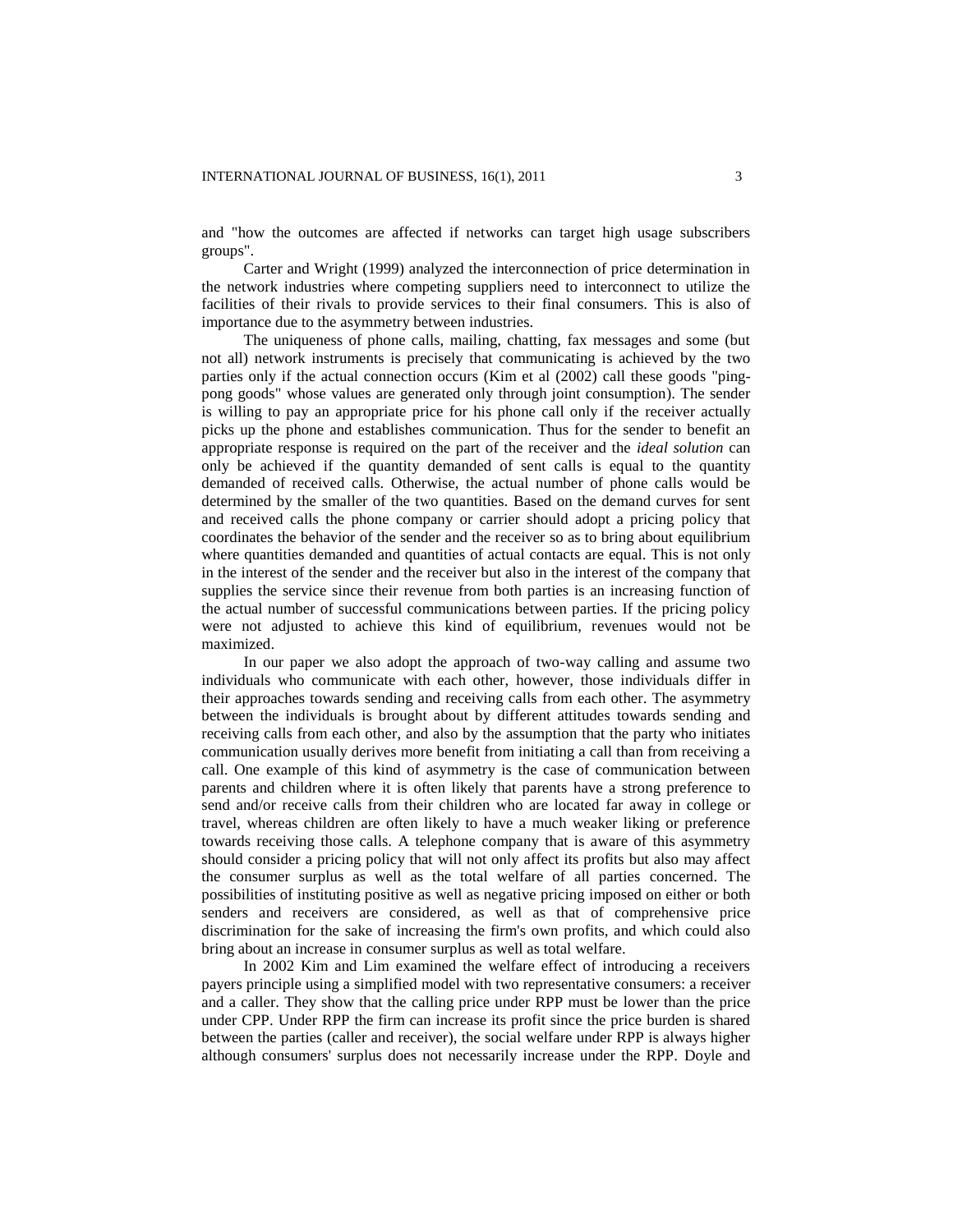Smith (1998) seem to be the first paper that deals with the RPP, but they do not address the welfare issue.

Commodities like phone calls, mailing and chatting are typical examples of a class of goods called "Ping-Pong Goods" whose values are generated only through joint consumption by two (or more) people. The decision of participant parties to consume a ping-pong good is usually made based on the share of the price he has to pay, i.e., the demand for the good is affected by the price-sharing rule among the participants. Furthermore the actual communication between caller (sender) and receiver is always determined by the minimal number (value) of calls of either the sender and/or the receiver. The price sharing rule should consider the synchronization between the two desires in order to achieve actual contact between the parties so as to increase profits for the firm and/or social welfare for the economic planner. The interesting contribution of our paper is that of allowing heterogeneous consumers with multi-dimension asymmetry (different senders and receivers as well as different attitudes towards sending and receiving messages).

In two papers of Kim and Lim (2001, 2002) a comparison of three variables is undertaken: (a) the consumer surplus, (b) the profits of the firm that supplies the "pingpong" product or service and (c) the social welfare (value).

The above values are compared using two different charging methods. The first and most common one is that of only charging the sender/caller (caller pays principle (CPP)) while the other system consists of charging both parties (receiver pays principle RPP). The main conclusion that Kim and Lim (2001) obtain is that under RPP the profits of the firm increased in comparison to CPP, but the consumer surplus changes are ambiguous. In the latter paper they repeat the above conclusion regarding social welfare and definitely say that although the change of consumer surplus as a result of "moving away" from CPP towards RPP is ambiguous, the social welfare always increases under RPP. Those results are based on a simplified assumption of one sender and one receiver (what they call two representative consumers with the same preferences with additively separable utility functions, and the utility from communities of a caller/sender is larger than the utility of the receiver).

We in our model repeat some of the latter assumptions, but go further and assume a more realistic assumption under which individuals are asymmetric in their preferences with respect to sending to each other as well as receiving from each other. This allows us to get different results in comparison between CPP that is introduced in our model as case 2 when only senders of messages pay (sometimes at different prices), and sharing prices (RPP) which we develop in our model as case 4 where receivers also may share and pay (sometimes even at difference prices-- positive or negative) as well.

Based on our assumption the comparison reveals conditions under which (1) profits of case 2 can be either larger or smaller than in case 4, (2) consumer surplus can be larger or smaller in case 2 in comparison to case 4. This conclusion is similar to that of Lim and Kim in both their papers, (3) the social welfare comparison in our model between case 2 and case 4 demonstrate an ambiguous result, sometimes the social welfare in case 2 is larger and sometimes the social welfare is smaller compared to case 4. We use a very simple and stylized model and as a result we obtain some solid results that we believe differs from some of the works mentioned above. We also incorporate the idea that the network industry differs from other markets where the benefit to the consumer from the use of some good or service is independent of the use of other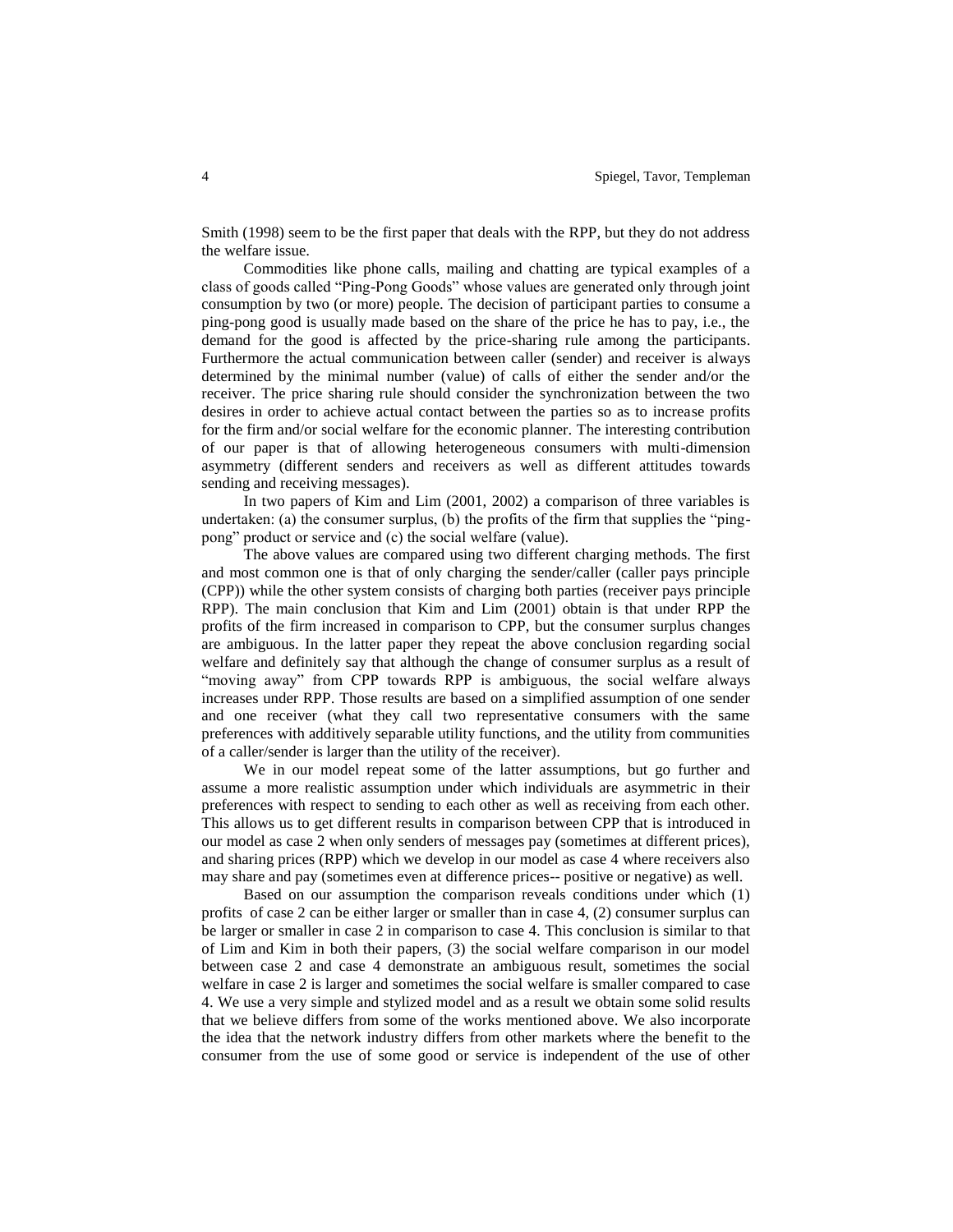parties. In this sense we may put our discussion also under the externalities umbrella, since "it takes two to tango", i.e., it also takes two to talk on the phone, exchange emails, etc (see Hermalin and Katz 2004). However, the realistic implications of using the above information in applying optimal pricing on receivers and senders takes us further towards some interesting and innovating results.

The structure of the paper is as follows: In the next section we develop a simple model with two individuals who are both senders and receivers in the network market but who behave asymmetrically. Several pricing policies of equal positive pricing on senders only vs. on both senders and receivers are compared to different pricing discrimination policies. In the third section the profit values as well as the consumer surplus and welfare values are compared for those pricing policies that are used in the model. In the concluding section we derive the applicable results that can be derived from the policy comparisons undertaken in the previous sections. We conclude with closing remarks and future research suggestions.

#### **II. THE MODEL**

We introduce a simplified case where we have two individuals who differ in their attitude towards sending and receiving calls from each other: As a result we can define four linear demand curves:

$$
Q_1^S = S_1 - P_1^S \tag{1}
$$

$$
Q_2^S = S_2 - P_2^S \tag{2}
$$

$$
Q_1^R = R_1 - P_1^R
$$
 (3)

$$
Q_2^R = R_2 - P_2^R
$$
 (4)

where notations 1 and 2 represent individuals 1 and 2 respectively. R and S represent receiving and sending notations,  $S_1, S_2$  represent the reservation prices of sending calls by individuals 1 and 2 respectively, and  $R_1, R_2$  represent the reservation prices of receiving calls by those individuals. Equilibrium holds:

(a) if 
$$
Q_1^S = Q_2^R
$$
 and then  $P_1^S - P_2^R = S_1 - R_2$   
\n $\Rightarrow$   
\n(b) if  $Q_2^S = Q_1^R$  and then  $P_2^S - R_1^R = S_2 - R_2 > 0$ 

The cost function is assumed to be proportional to the number of calls, Q, or  $TC = C \cdot Q$ , thus  $MC = C$ .

We assume an asymmetry between individuals based on their different subjective attitudes towards contact with each other. We also assume that individual 1 represents the "agent" who has a greater desire to send as well as to receive more messages in both directions from individual 2, e.g., in a family context individual 1 represents a parent and individual 2 represents a child. The other individual has a lower interest in sending and/or receiving calls to and from individual 1. This context is very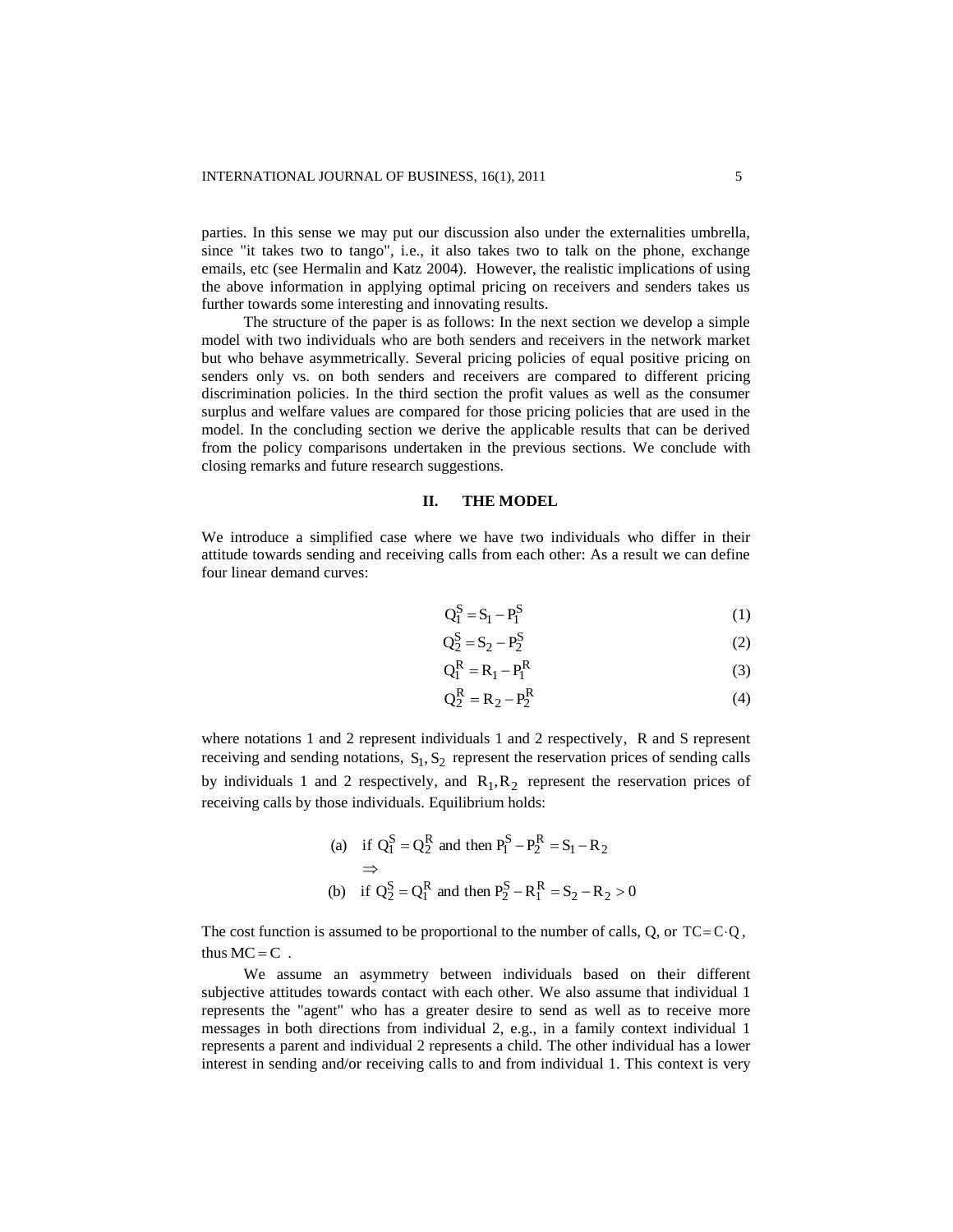realistic in relationships between parents and children and could often also hold in the relationship between married couples, employer and employee, or in the business life between sellers and customers, etc.

Based on the discussion above we assume that:

$$
S_1 > S_2, \quad R_1 > R_2 \tag{5}
$$

We assume further that:

$$
S_1 > R_1 \tag{6}
$$

and 
$$
S_2 > R_2 \tag{7}
$$

which says that people usually prefer to initiate calls rather than to receive them (there are times, for example, when it is not convenient for a receiver to be called). From (5)  $-$  (7) we also get the condition:

$$
S_1 > R_2 \tag{8}
$$

However, the relationship between  $S_2$  and  $R_1$  is ambiguous.<sup>1</sup>

In the discussion below we will investigate different pricing policies used by the network/communication company and their effects on its profits as well as on total welfare (calculated by summing the profits of the company plus the consumers' surplus of both senders and receivers).

We will compare the policy of identical prices placed only on senders versus that of adopting a policy of price discrimination (case 1 below). Afterwards we will discuss combined charges placed both on senders and receivers that take the form of either nondiscriminating or discriminating pricing (cases 2 and 3 below)

*Case 1:* Only senders pay the same identical price per call.<sup>2</sup>

In this case the maximum calls that are completed can be  $R_2$  for sender 1 and  $R_1$  for sender 2, since both receivers are willing to receive these maximum numbers of calls when they are not paying for received calls.

The question is what is the relationship between  $Q_1^S$  at a given price in comparison to  $R_1$ , and what is the relationship between  $Q_2^S$  in comparison to  $R_2$ . The actual number of calls that can be completed and generate revenues to the company network (since we assume that only completed calls are charged and paid for by the senders) is always the minimum between  $Q_i^S$  and  $R_i$ . Thus, the revenues from individual 1 are:

$$
P_1^S \cdot min[S_1 - P_1^S, R_2]
$$

Since we assume identical pricing, i.e.,  $P_1^S = P_2^S = P$  and we also assumed above that  $S_1 > S_2$  and  $R_1 > R_2$  then  $Q_1^S > Q_2^S$  for any identical price.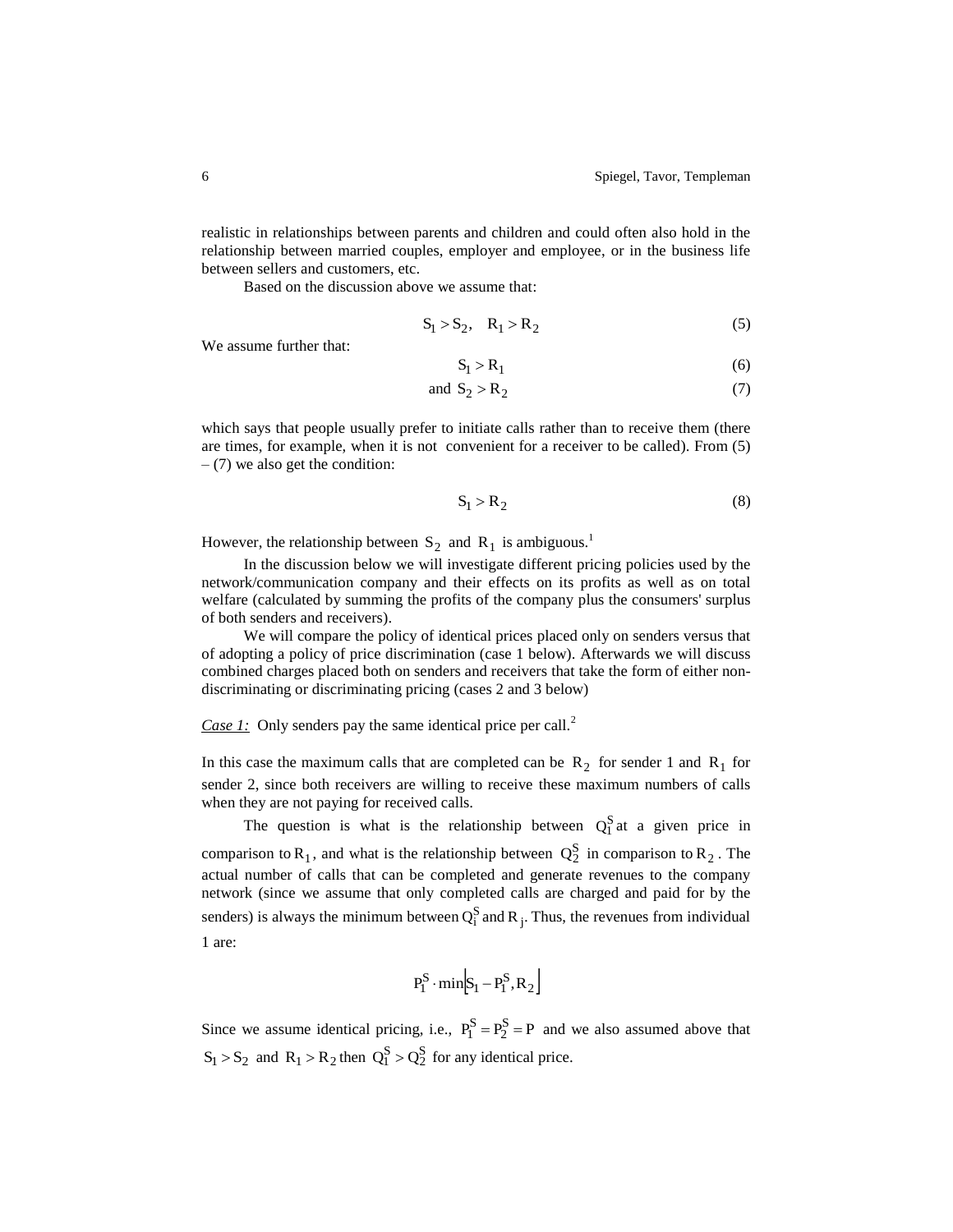As a result the relationship between  $R_1$  and  $S_2$  is not relevant, thus, we can conclude that if  $Q_1^S < R_2$  then  $P > S_1 - R_2$  and then  $Q_2^S < S_2 - P < S_2 + R_2 - S_1$ . The other extreme case is where  $Q_1^S = R_2$ . Let us first introduce the case where  $Q_1^S < R_2$ leads to regular profit maximization:

$$
\max_{P} \pi = (P - C) \cdot [S_1 - P] + (P - C)(S_2 - P) \tag{9}
$$

In this case the F.O.C. is

$$
\frac{d\pi}{dP} = S_1 - 2P + C + S_2 - 2P + C = 0
$$
\n(10)

Thus, the price at equilibrium is:

$$
P = \frac{S_1 + S_2 + 2C}{4}
$$
 (11)

The total number of calls completed for both senders is given by:

$$
Q_1^S = S_1 - P = \frac{3S_1 - S_2 - 2C}{4}
$$
 (12)

$$
Q_2^S = S_2 - P = \frac{3S_2 - S_1 - 2C}{4}
$$
 (13)

and the total profit earned by the company is:

$$
\pi = \frac{(S_1 + S_2 - 2C)^2}{8} \tag{14}
$$

The consumer surplus is:

$$
CS = CS_1^S + CS_2^S + CS_1^R + CS_2^R = \frac{(3S_1 - S_2 - 2C)^2}{32} + \frac{(3S_2 - S_1 - 2C)^2}{32} + \frac{R_1 \cdot (3S_2 - S_1 - 2C)}{4} - \frac{(3S_2 - S_1 - 2C)^2}{32} + \frac{R_2 \cdot (3S_1 - S_2 - 2C)}{4} - \frac{(3S_1 - S_2 - 2C)^2}{32} = (15)
$$

$$
= \frac{R_2 \cdot (3S_1 - S_2 - 2C)}{4} + \frac{R_1 \cdot (3S_2 - S_1 - 2C)}{4}
$$

The second scenario is the extreme case where  $Q_1^S = R_2$ . In this case the actual price per call charged by the company is:  $P = S_1 - R_2$  and the actual number of calls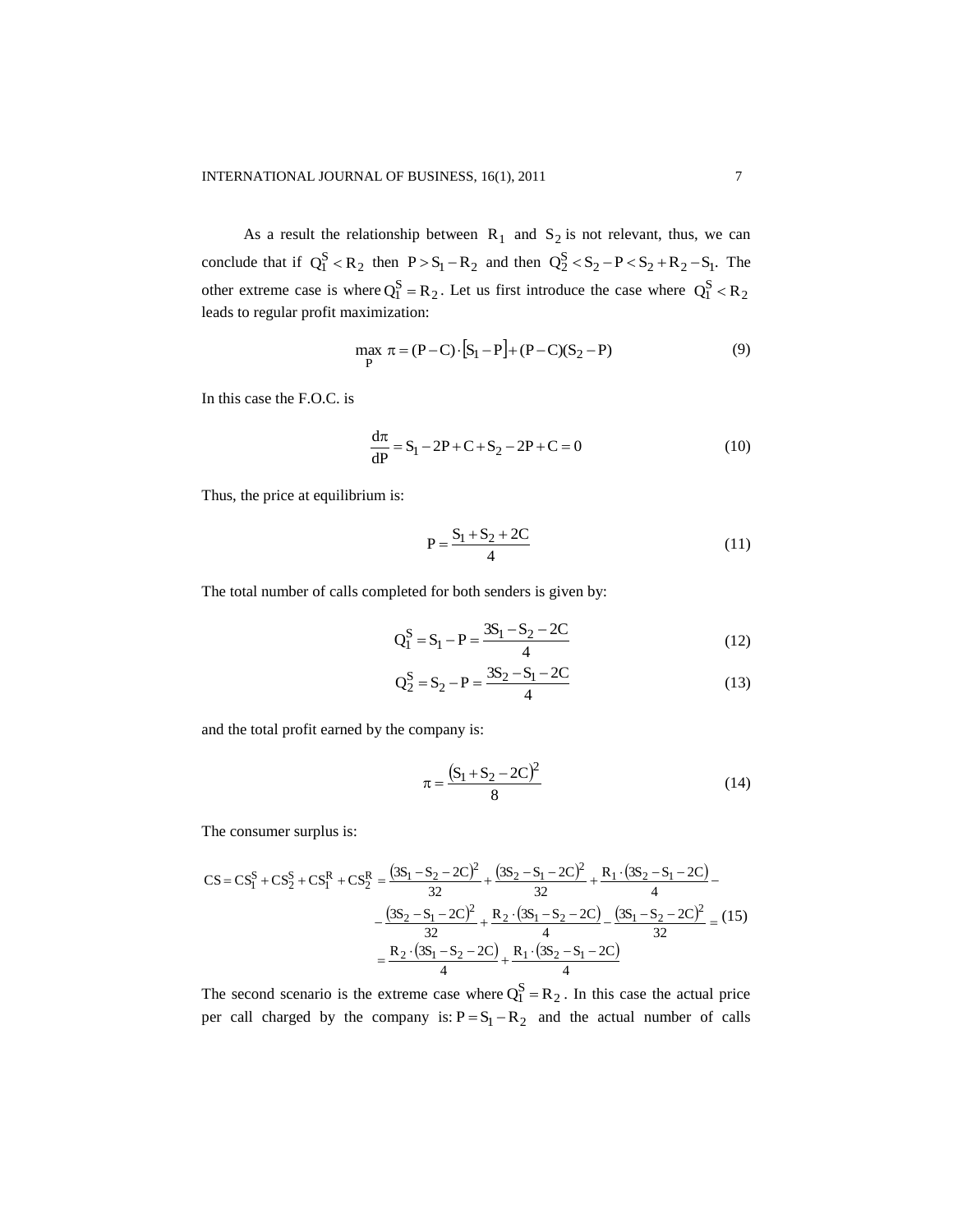is  $Q_1^S = R_2$ , while  $Q_2^S = S_2 + R_2 - S_1$ . Therefore the actual profits earned by the company are:

$$
\pi = (S_1 - R_2 - C) \cdot (S_2 + 2R_2 - S_1)
$$
\n(16)

and the consumer surplus is:

$$
CS = CS_1^S + CS_2^S + CS_1^R + CS_2^R = R_1 \cdot (S_2 + R_2 - S_1) + R_2^2
$$
\n(17)

*Case* 2: The second case we are interested in is where only senders are charged but price discrimination is "allowed" or possible. This possibility is not considered by Kim and Lim (2001), since they assume two identical individuals.

In this case we face two decision variables  $P_1^S$  and  $P_2^S$ , and the general profit function we maximize is:

$$
\max_{P_1^S, P_2^S} \pi = (P_1^S - C) \cdot \min[s_1 - P_1^S, R_2] + (P_2^S - C) \cdot \min[s_2 - P_2^S, R_1]
$$
(18)

Again two cases are considered: (a) The first case is where  $Q_1^S < R_2$  and  $Q_2^S < R_1$ , i.e., the optimal price leads to an internal solution. (b) The second case is where  $Q_1^S = R_2$ and  $Q_2^S = R_1$  for which the optimal price yields a corner solution. In the first case the profit function is

$$
\text{Max}_{P_1^S, P_2^S} \pi = (P_1^S - C)(S_1 - P_1^S) + (P_2^S - C)(S_2 - P_2^S) \tag{19}
$$

The F.O.C. in this case are

$$
\frac{\partial \pi}{\partial P_1^S} = S_1 - 2P_1^S + C = 0
$$
\n(20)

$$
\frac{\partial \pi}{\partial P_2^S} = S_2 - 2P_2^S + C = 0
$$
\n(21)

Thus, prices and quantities at equilibrium are:

$$
P_1^S = \frac{S_1 + C}{2}
$$
,  $P_2^S = \frac{S_2 + C}{2}$ ,  $Q_1^S = \frac{S_1 - C}{2}$ ,  $Q_2^S = \frac{S_2 - C}{2}$ 

and the profit the company achieves is: Since  $Q_1^S = \frac{S_1 - C}{2} < R_2$  $Q_1^S = \frac{S_1 - C}{2} < R_2$  and  $Q_2^S = \frac{S_2 - C}{2} < R_1$ ,  $Q_2^S = \frac{S_2 - C}{2} < R_1$ we can define the two conditions for an internal solution as follows: (1)  $S_1 < 2R_2 + C$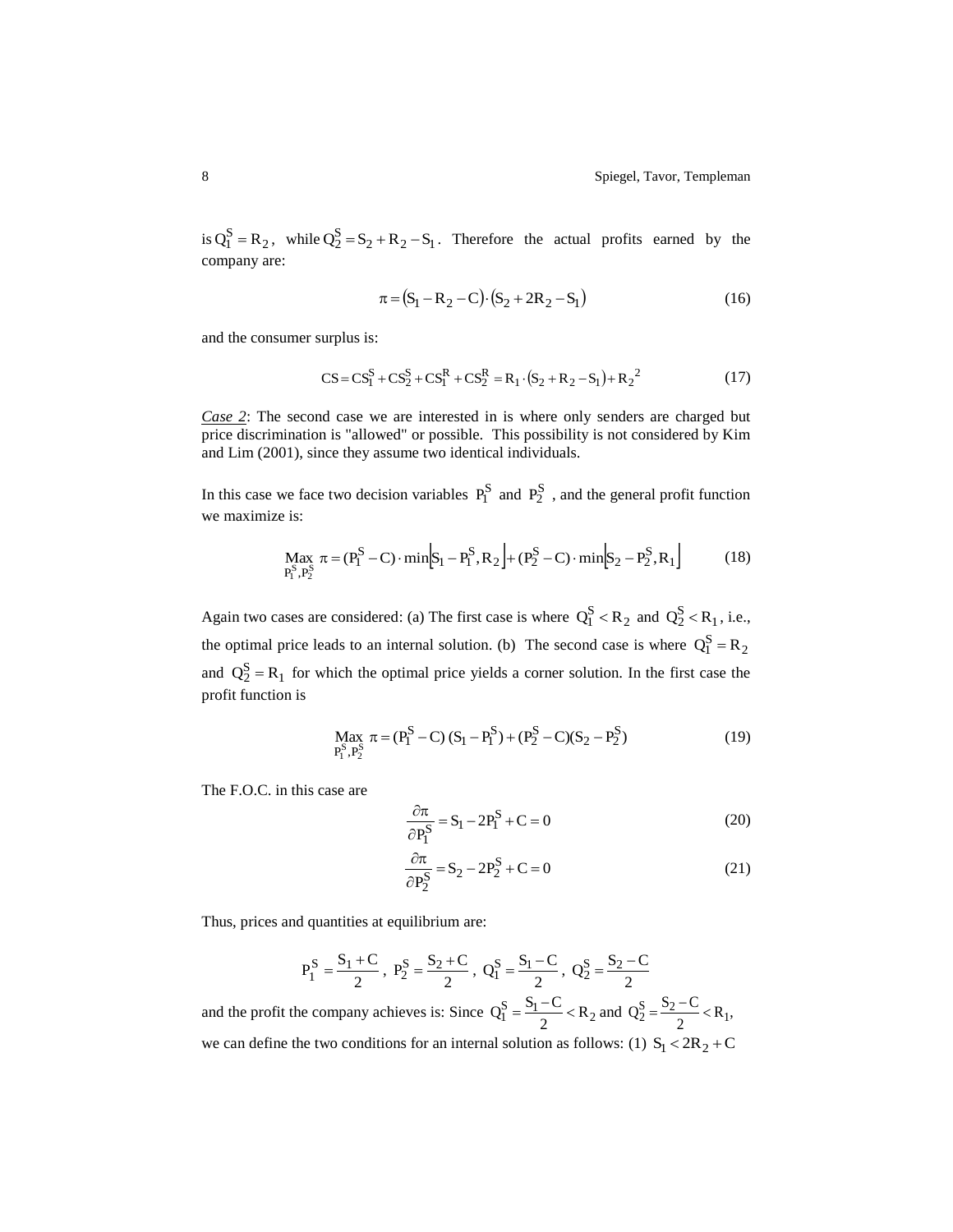and (2)  $S_2 < 2R_1 + C$ , and as a result of these conditions the profit that the company achieves is:

$$
\pi = \frac{(S_1 - C)^2}{4} + \frac{(S_2 - C)^2}{4} < R_2^2 + R_1^2
$$
\n(22)

The consumer surplus is:

$$
CS = CS_1^S + CS_2^S + CS_1^R + CS_2^R = \frac{R_1 \cdot (S_2 - C)}{2} + \frac{R_2 \cdot (S_1 - C)}{2}
$$
 (23)

In the second case of a corner solution such that  $Q_1^S = R_2$  and  $Q_2^S = R_1$  The actual prices are:  $P_1^S = S_1 - R_2$ ,  $P_2^S = S_2 - R_1$  Therefore the profit of the company is given by:

$$
\pi = (S_1 - R_2 - C) \cdot R_2 + (S_2 - R_1 - C) \cdot R_1
$$
\n(24)

and the consumer surplus is:

$$
CS = CS_1^S + CS_2^S + CS_1^R + CS_2^R = R_1^2 + R_2^2
$$
 (25)

The company has to determine which of the two profit functions (22) or (24) is higher in order to determine which pricing policy should be adopted: In the case where on the one hand (26) holds:

$$
\frac{(S_1 - C)^2}{4} > (S_1 - R_2 - C) \cdot R_2
$$
 and this occurs if  $R_2 < \frac{S_1 - C}{2}$  (26)

and at the same time (27) holds

$$
\frac{(S_2 - C)^2}{4} > (S_2 - R_1 - C) \cdot R_1
$$
 which occurs if  $R_1 < \frac{S_2 - C}{2}$  (27)

And then internal solution is preferable, otherwise the corner solution exists.

However, it is possible that for individual 1 the internal solution is desirable while the corner solution is adopted for individual 2 and then  $(28)$  holds:

$$
\pi = \frac{(S_1 - C)^2}{4} + (S_2 - R_1 - C) \cdot R_1
$$
\n(28)

At this stage we compare profit levels for both cases where price discrimination is adopted and compare them to that of simple monopoly pricing: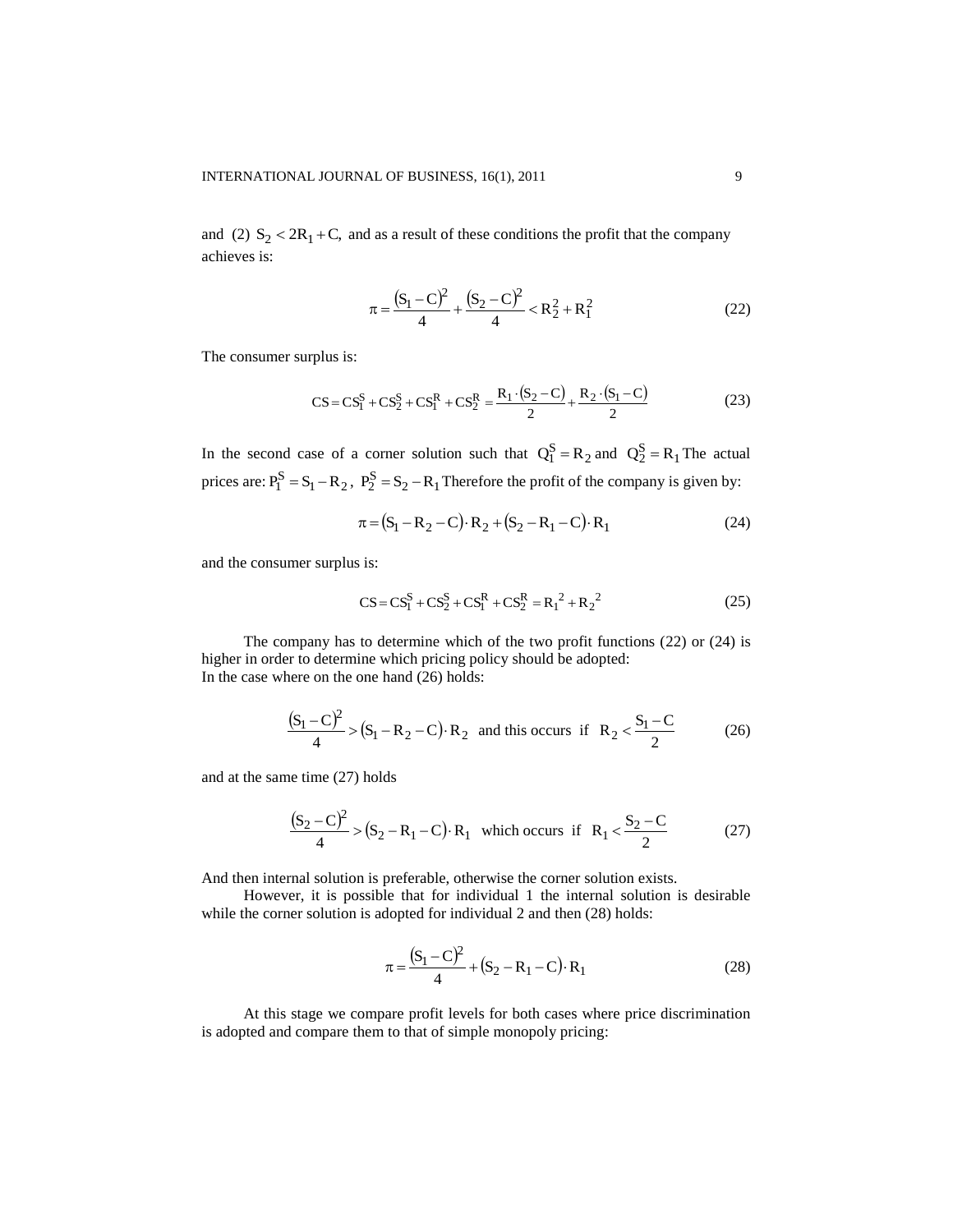$$
\pi_{\text{Nodiscrimination}} = \frac{(S_1 + S_2 - 2C)^2}{8} \text{ , or } \tag{29}
$$

$$
\pi_{\text{Nodiscrimination}} = \frac{(S_1 + S_2 - 2C)^2}{8} = \frac{(S_1 - C)^2}{8} + \frac{(S_2 - C)^2}{8} + \frac{(S_1 - C)(S_2 - C)}{4} \tag{29'}
$$

whereas under discrimination (30) holds:

$$
\pi_{\text{Discrimination}} = \frac{(S_1 - C)^2}{4} + \frac{(S_2 - C)^2}{4} \tag{30}
$$

The first two terms of  $(29')$  are the same as the first two terms of  $(30')$ . The other two terms of (30') are larger than the right-hand term of (29') or (30')

$$
\pi_{\text{Discrimination}} = \frac{(S_1 - C)^2}{8} + \frac{(S_2 - C)^2}{8} + \frac{(S_1 - C)^2}{8} + \frac{(S_2 - C)^2}{8} \tag{30'}
$$

Thus as expected,  $\pi_{\text{Discription}} > \pi_{\text{No Discription}}$ .

*Case 3*: All senders and receivers pay the same prices (which are either positive or negative).

At this stage we investigate the case where both senders pay the same identical fee and possibly a different but identical fee is charged to both receivers. Let us start with the simple case where  $Q_1^S = Q_2^R$  and  $Q_2^S = Q_1^R$ . In this case we get  $P^S - P^R = S_1 - R_2 > 0$ and  $P^S - P^R = S_2 - R_1 > 0$ , thus,  $S_2 - R_1 = S_1 - R_2$ . This indicates that all  $Q_i^j$  for  $i \neq j$ cannot be equal.

In such a case we face contradictory results. Although the relationship between  $S_2$  and  $R_1$  is ambiguous, still it is obvious that  $S_1 > S_2$  and  $R_1 > R_2$ . The immediate result derived from the above is that  $S_1 - R_2 \gg S_2 - R_1$  and this contradicts the above conclusion that  $S_2 - R_1 = S_1 - R_2$ .

Therefore, we have to assume different relationships that lead to the existence of a stable equilibrium. Either

$$
Q_1^S=Q_2^R \text{ and } Q_2^S \neq Q_1^R \text{ or } Q_2^S=Q_1^R \text{ but } Q_1^S \neq Q_2^R
$$

If  $Q_1^S = Q_2^R$  then  $P^R = P^S - S_1 + R_2$ . In such a case the profit function is

$$
\max_{P^S, P^R} \Pi = (P^S + P^R - C) Q_1^S + (P^S + P^R - C) \min[Q_2^S, Q_1^R]
$$
(31)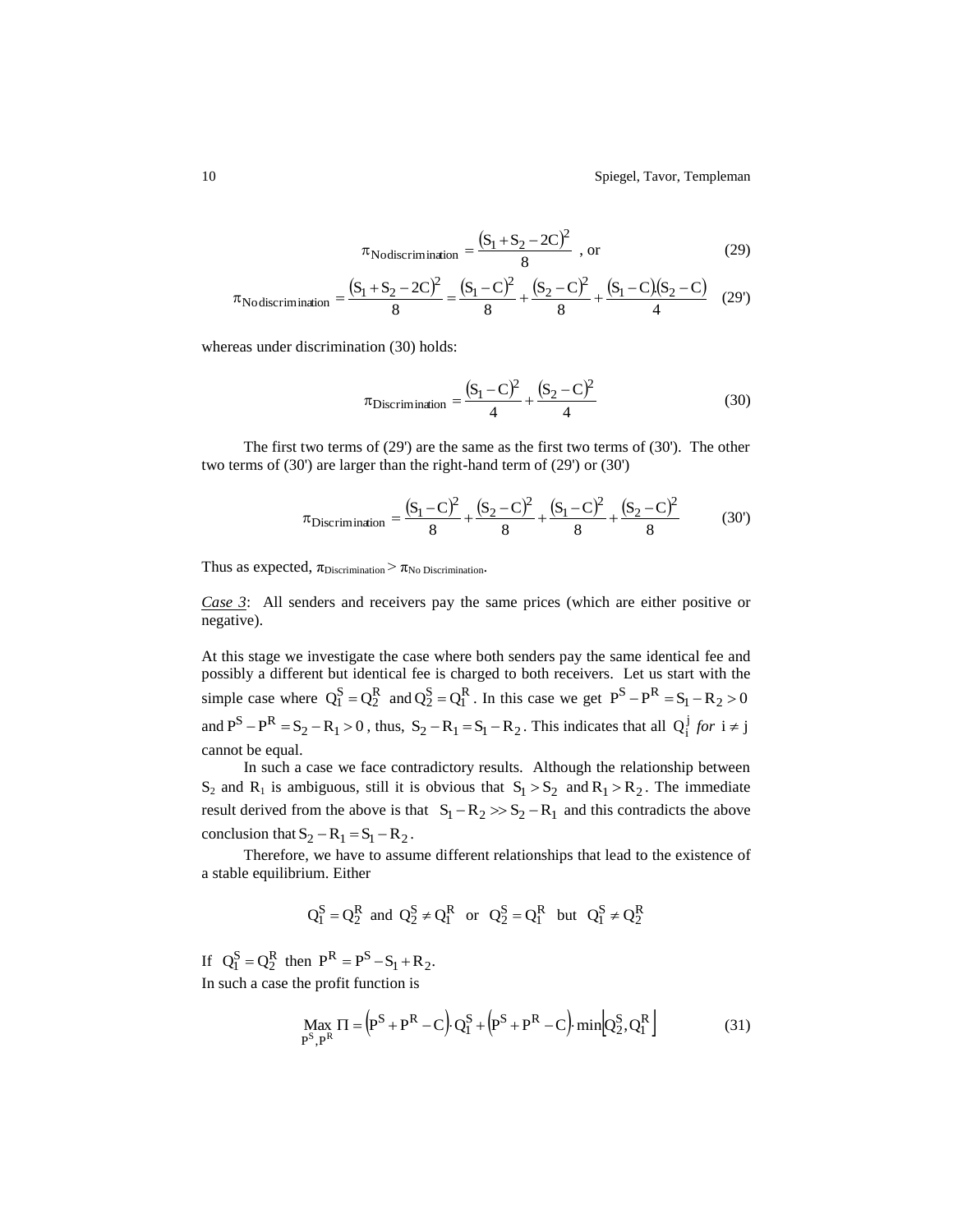For  $Q_2^S > Q_1^R$  we determine  $P^R$  in (31) as a function of  $P^S$ . Thus, the appropriate profit function (31') is defined as follows:

$$
\pi = (2P^{S} - S_{1} + R_{2} - C) \cdot [(S_{1} - P^{S}) + (R_{1} - P^{S} + S_{1} - R_{2})]
$$
\n(31')

The F.O.C. is derived with respect to  $P^S$  as follows:

$$
\frac{d\pi}{dP^S} = 2 \cdot (2S_1 + R_1 - R_2 - 2P^S) - 2 \cdot (2P^S - S_1 + R_2 - C) = 0
$$
\n(32)

which leads to the following prices and quantities at equilibrium:

$$
P^{S} = \frac{3S_{1} + R_{1} - R_{2} + C}{4} \text{ and } P^{R} = P^{S} - S_{1} + R_{2} = \frac{3R_{2} + R_{1} - S_{1} + C}{4}
$$

$$
Q_{1}^{S} = Q_{2}^{R} = \frac{S_{1} - R_{1} + R_{2} - C}{4} \text{ and } Q_{1}^{R} = \frac{3R_{1} - 3R_{2} + S_{1} - C}{4}
$$

Since  $P^R = P^S - S_1 + R_2$ , we can conclude that R P can be negative when  $I: S_1 > 3R_2 + R_1 + C$ .

The total price, *TP*, that the monopoly charges from both parties, sender and receiver, for the same message is:

$$
TP = P^S + P^R = \frac{S_1 + R_1 + R_2 + C}{2}
$$

Thus the total new profit function is:

$$
\pi = (TP - C) \cdot \left(Q_1^S + Q_1^R\right) = \frac{(S_1 + R_1 + R_2 - C) \cdot (S_1 + R_1 - R_2 - C)}{4}
$$
(33)

while the consumer surplus is:

$$
CS = CS_1^S + CS_2^S + CS_1^R + CS_2^R = \frac{(S_1 - R_1 + R_2 - C)^2}{8} + \frac{(2S_2 + R_1 - R_2 - S_1 - C) \cdot (3R_1 - 3R_2 + S_1 - C)}{8} (34)
$$

Another possibility that should be considered although it is less likely to occur is the case where  $Q_2^S < Q_1^R$ . In this case the profit function is:

$$
\Pi = (2P^{S} - S_{1} + R_{2} - C) \cdot [(S_{1} - P^{S}) + (S_{2} - P^{S})]
$$
\n(35)

The F.O.C. with respect to variable  $P^S$  is: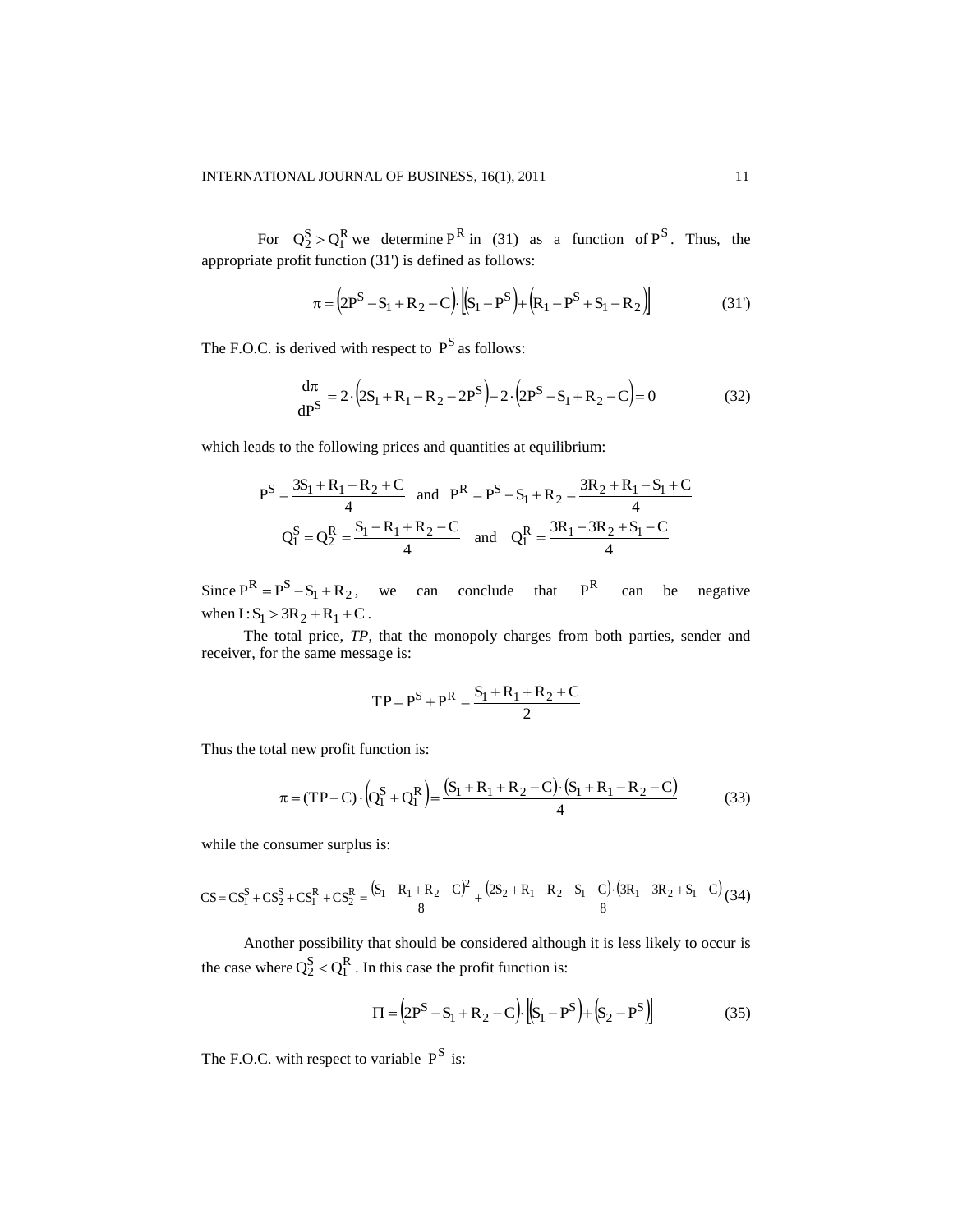$$
\frac{d\pi}{dP^S} = 2 \cdot (S_1 + S_2 - 2P^S) - 2 \cdot (2P^S - S_1 + R_2 - C) = 0
$$
\n(36)

The prices and quantities of equilibrium are:

$$
P^{S} = \frac{2S_1 + S_2 + C}{4}
$$
 (37)

$$
P^{R} = \frac{S_2 - 2S_1 + 4R_2 + C}{4}
$$
 (38)

$$
Q_1^S = Q_2^R = \frac{2S_1 - S_2 - C}{4}
$$
 (39)

$$
Q_2^S = \frac{3S_2 - 2S_1 - C}{4}
$$
 (40)

The total price that is charged by the monopoly from both sender and receiver is:

$$
TP = P^{S} + P^{R} = \frac{S_2 + 2R_2 + C}{2}
$$
 (41)

and therefore the profit function in this case is:

$$
\pi = (TP - C) \cdot (Q_1^S + Q_2^S) = \frac{(S_2 + 2R_2 - C) \cdot (S_2 - C)}{4}
$$
\n(42)

The consumer surplus is:

$$
CS = CS_1^S + CS_2^S + CS_1^R + CS_2^R = \frac{(2S_1 - S_2 - C)^2}{8} + \frac{(S_2 + 2R_1 - 2R_2 - C) \cdot (3S_2 - 2S_1 - C)}{8} \tag{43}
$$

At this stage we would like to raise again the possibility that the receiver "pays" a negative price, i.e.,  $P^{R} < 0$  for  $Q_2^S > Q_1^R$ . We show above at condition I that  $P^{R} < 0$  if  $3R_2 + R_1 + C < S_1$ . This may occur when individual 1 likes to send a very large number of calls,  $S_i$  in comparison to the desire to receive calls by both individuals and in order to encourage receiver 2 to accept these messages a subsidy may be called for. Another case that we consider is that of  $Q_2^S < Q_1^R$ . We find from (38) that  $P^R < 0$  if  $2R_2 + 0.5$  $(S_2+C) < S_1$ . Since  $2R_2 + 0.5(S_2+C) < 3R_2 + R_1 + C^3$  we find that a sufficient condition for  $P^{R}$  < 0 is  $3R_2+R_1+C < S_1$ . This condition guarantees a negative price for all receivers thus encouraging more calls between senders and receivers.

# *Case 4*: Price Discrimination for Sent and Received Calls

In this case we allow a maximum degree of freedom to the monopoly who supplies the communication services in the sense that any price of any level, positive or negative, can be imposed on the two senders or receivers. In this case the appropriate policy can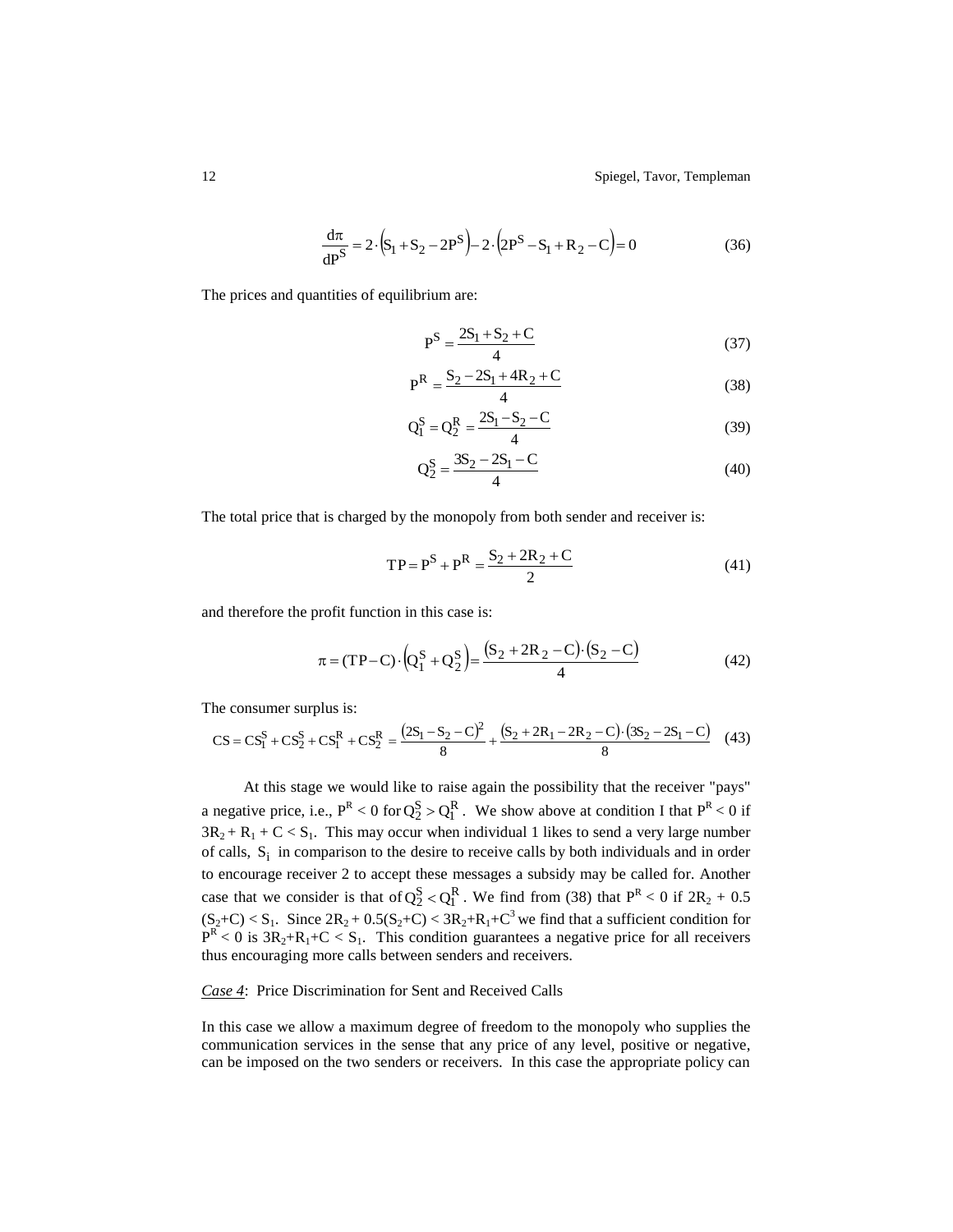be such that  $Q_1^S = Q_2^R$  and  $Q_2^S = Q_1^R$ , i.e., the pricing policy guarantees full adjustment between calls of senders and receivers.<sup>4</sup> Every message from senders will receive an appropriate response on the part of receivers. The conditions that are required for this purpose are:

Condition II: 
$$
P_1^S - P_2^R = S_1 - R_2 > 0
$$
  
Condition III:  $P_2^S - P_1^R = S_2 - R_1 \ge 0$ 

The profit function is:

$$
\text{Max } \Pi = \left( P_1^S + P_2^R \right) \left( S_1 - P_1^S \right) + \left( P_2^S + P_1^R \right) \left( S_2 - P_2^S \right) - C \left( S_1 + S_2 - P_1^S - P_2^S \right) \tag{44}
$$

Using conditions II and III above in (44) we can rewrite the profit function in terms of two decision variables  $P_1^S$  and  $P_2^S$  as follows:

$$
\underset{P_1^S, P_2^S}{Max} = (2P_1^S - S_1 + R_2)(S_1 - P_1^S) + (2P_2^S - S_2 + R_1)(S_2 - P_2^S) - C(S_1 + S_2 - P_1^S - P_2^S) \tag{45}
$$

The F.O.C. for maximization is derived as follows:

$$
\frac{\partial \pi}{\partial P_1^S} = 3S_1 - R_2 - 4P_1^S + C = 0
$$
\n(46)

Therefore we get  $P_1^S$  $P_1^S$  of equilibrium as  $P_1^S = \frac{3.51}{4}$  $P_1^S = \frac{3S_1 - R_2 + C}{4}$  $=\frac{3S_1 - R_2 + C}{4}$  since  $P_1^S - P_2^R = S_1 - R_2$  we get P<sub>2</sub><sup>R</sup> of equilibrium as  $P_2^R = \frac{3R_2 - R_1}{4}$  $P_2^R = \frac{3R_2 - S_1 + C}{4}$  $=\frac{3R_2-S_1+C}{\frac{1}{2}}$  which leads to the equilibrium quantities:

$$
Q_1^S = Q_2^R = \frac{S_1 + R_2 - C}{4}
$$

The second condition is:

$$
\frac{\partial \pi}{\partial P_1^S} = S_1 - 2P_1^S + C = 0
$$
  

$$
\frac{\partial \Pi}{\partial P_2^S} = 3S_2 - R_2 - 4P_2^S + C = 0
$$
 (47)

Therefore we get  $P_2^S$  of equilibrium as  $P_2^S = \frac{3S_2 - F_1}{4}$  $P_2^S = \frac{3S_2 - R_1 + C}{4}$  $=\frac{3S_2 - R_1 + C}{4}$  since  $P_2^S - P_1^R = S_2 - R_1$ , we get  $P_1^R$  of equilibrium as  $P_1^R = \frac{3R_1 - S_1}{4}$  $P_1^{\rm R} = \frac{3R_1 - S_2 + C}{4}$  $=\frac{3R_1-S_2+C}{1}$  which leads to the equilibrium quantities: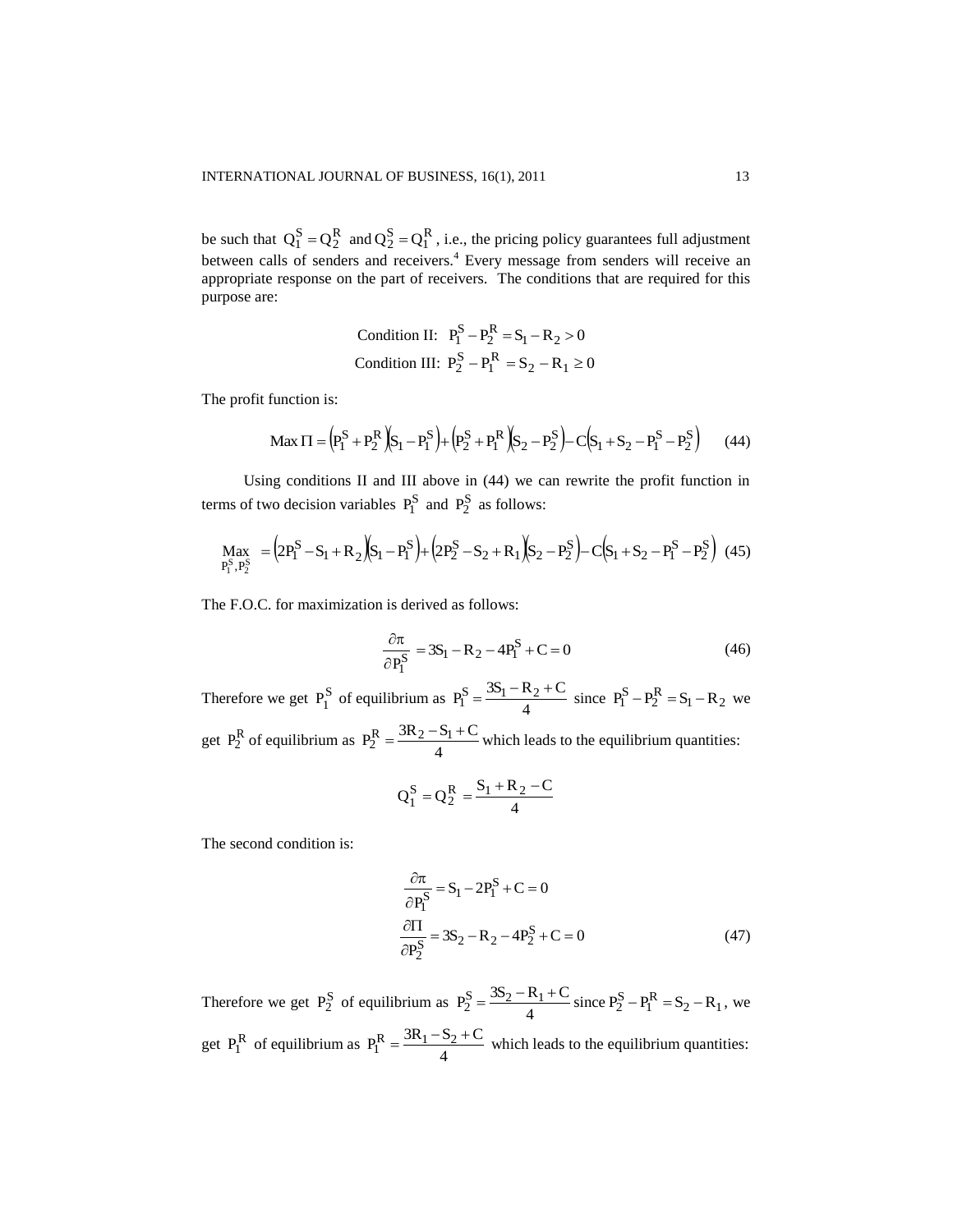14 Spiegel, Tavor, Templeman

$$
Q_2^S = Q_1^R = \frac{S_2 + R_1 - C}{4}.
$$

From the above results we can find the total price charged on messages/calls that were sent from individual 1 to individual 2 as  $TP<sup>1</sup>$  and from individual 2 to individual 1 as  $TP^2$ .

$$
TP^1 = P_1^S + P_2^R
$$
 or  $TP^1 = \frac{S_1 + R_2 + C}{2}$ 

The same applies to  $TP^2$  - price for message/call from 2 to 1 is:

$$
TP2 = P2S + P1R
$$

$$
TP2 = \frac{S2 + R1 + C}{2}
$$

The profit from messages from sender 1 to receiver 2 is  $\Pi_1$  while that of the messages from sender to receiver 1 is  $\Pi_2$ . The relationship between the two values is ambiguous, i.e.,

$$
\Pi_1 = \frac{(S_1 + R_2)^2 - C^2}{8} \ge \Pi_2 = \frac{(S_2 + R_1)^2 - C^2}{8}
$$
\n(48)

The total profit  $\Sigma\Pi$  from discriminating pricing on receivers as well as senders is:

Total profit: 
$$
\Sigma \Pi = \frac{(S_1 + R_2 - C)^2}{8} + \frac{(S_2 + R_1 - C)^2}{8}
$$
 (49)

and the consumer surplus is

$$
CS = CS_1^S + CS_2^S + CS_1^R + CS_2^R = \frac{(S_1 + R_2 - C)^2}{16} + \frac{(S_2 + R_1 - C)^2}{16}
$$
(50)

At this stage we want to compare the results of case 2 (where only the sender is charged) to case 4 (where both sender and receiver are charged, either by positive or negative pricing).

In case 4  $TP^1 = \frac{P_1 + R}{2}$  $TP^1 = \frac{S_1 + R_2 + C}{S_1}$  and is distributed between sender and receiver, as follows: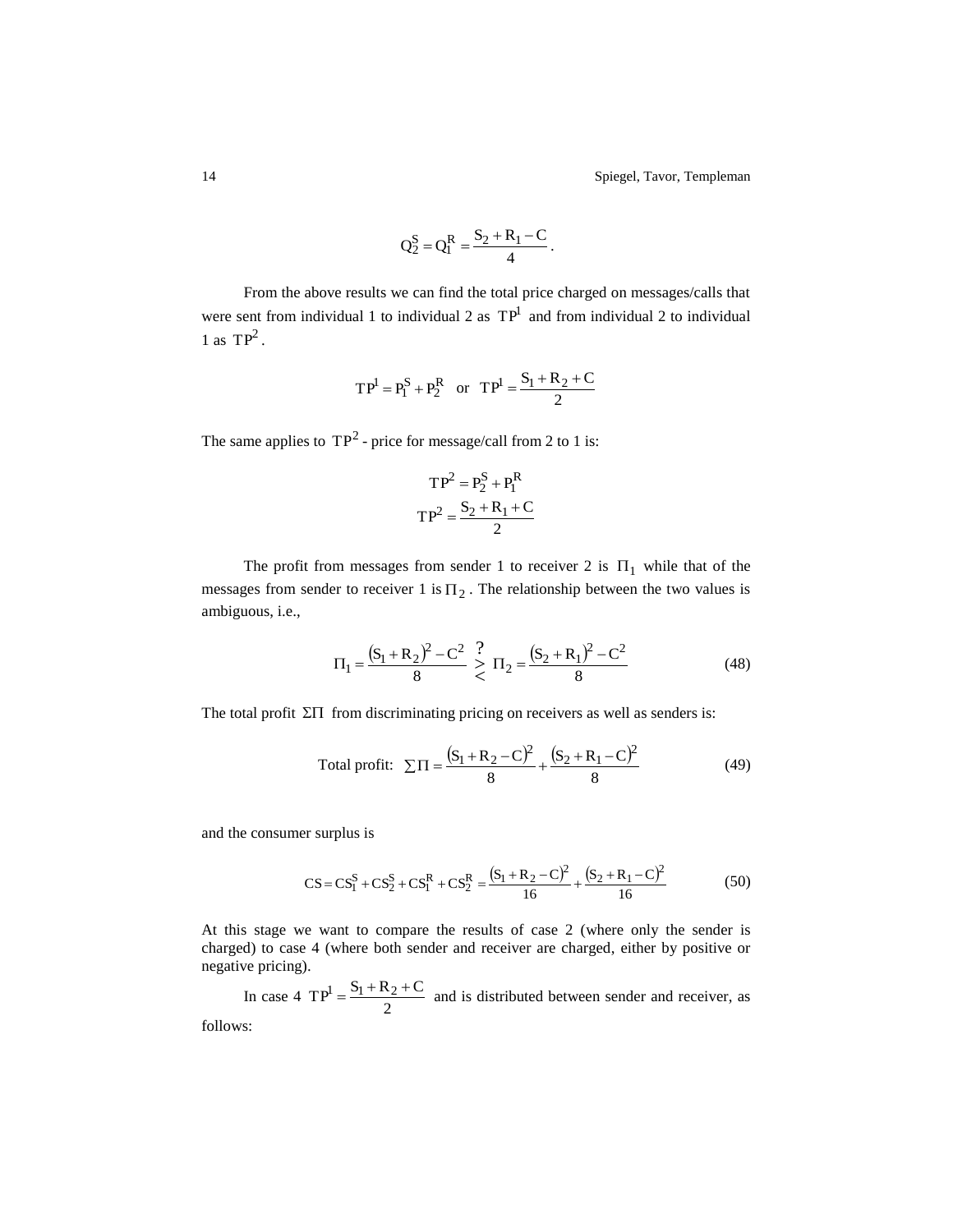$$
P_1^S
$$
(case 4) =  $\frac{3S_1 - R_2 + C}{4}$  and  $P_2^R$ (case 4) =  $\frac{3R_2 - S_1 + C}{4}$ 

However, (a)  $P_1^S(\text{case 2}) = \frac{P_1^S - P_2^S}{2} = \frac{2R_2^S - R_1^S - R_2^S}{2} = R_2 + C - \frac{C_1^S}{2}$  $2R_2 + C - \epsilon + C$ 2  $P_1^S(\text{case 2}) = \frac{S_1 + C}{2} = \frac{2R_2 + C - \epsilon + C}{2} = R_2$  $=\frac{S_1+C}{2}=\frac{2R_2+C-\epsilon+C}{2}=R_2+C-\frac{\epsilon}{2}$ and (b)

 $=\frac{6R_2+3C-3 \epsilon - R_2 + C}{4} = \frac{5}{2}R_2 + C - \frac{3}{2}\epsilon$ 4  $\frac{5}{4}R_2 + C - \frac{3}{4}$ 5 4  $P_1^S(\text{case } 4) = \frac{6R_2 + 3C - 3 \epsilon - R_2 + C}{4} = \frac{5}{4}R_2 + C - \frac{3}{4}\epsilon$ , where  $\epsilon = 2R_2 + C - S_1$  is the exact difference between  $S_1$  and  $2R_2 + C$  since we found above that an internal solution holds if  $S_1 < 2R_2 + C$ .

Comparing (a) and (b) yields an ambiguous result as to the price burden on senders in both cases, and as a result we also do not know the difference in quantities of messages that are completed in case 4 and case 2. However  $TP<sup>1</sup>$  is definitely higher than  $P_1^S$  (case 2). The same conclusions can be shown for  $P_2^S$  (case 2) vs.  $P_2^S$  (case 4) and  $Q_2^S$  (case 2) vs.  $Q_2^S$  (case 4). However,

$$
TP^2 = \frac{S_2 + R_1 + C}{2}
$$
 is larger than  $P_2^S$  (case 2) =  $\frac{S_2 + C}{2}$ 

The final question we wish to ask is about the level of profit in each case. In case 2, the total profit is according to (22) above:

II (case 2) = 
$$
\frac{(S_1 - C)^2}{4} + \frac{(S_2 - C)^2}{4} = \frac{(2R_2 + C - \epsilon - C)^2}{4} + \frac{(2R_1 + C - \epsilon - C)^2}{4}
$$

$$
= R_2^2 - \frac{\epsilon^2}{4} + R_1^2 - \frac{\epsilon^2}{4}
$$
(22')

While in case 4 the profit that is generated is as follows:

II (case 4) = 
$$
\frac{(S_1 + R_2 - C)^2}{8} + \frac{(S_2 + R_1 - C)^2}{8} > \frac{(S_1 + R_2 - C)^2}{9} + \frac{(S_2 + R_1 - C)^2}{9}
$$

$$
= \frac{(2R_2 + C - \epsilon + R_2 - C)^2}{9} + \frac{(2R_1 + C - \epsilon + R_1 - C)^2}{9} =
$$

$$
= R_2^2 - \frac{\epsilon^2}{9} + R_1^2 - \frac{\epsilon^2}{9}
$$
(49')

Since  $\frac{6}{4} > \frac{6}{9}$  $\frac{\varepsilon^2}{\sigma} > \frac{\varepsilon^2}{2}$ , we can conclude that II (case 4) >>II (case 2). Q.E.D. However, if  $\varepsilon \rightarrow 0$  then, II (case 4) approaches II (case 2).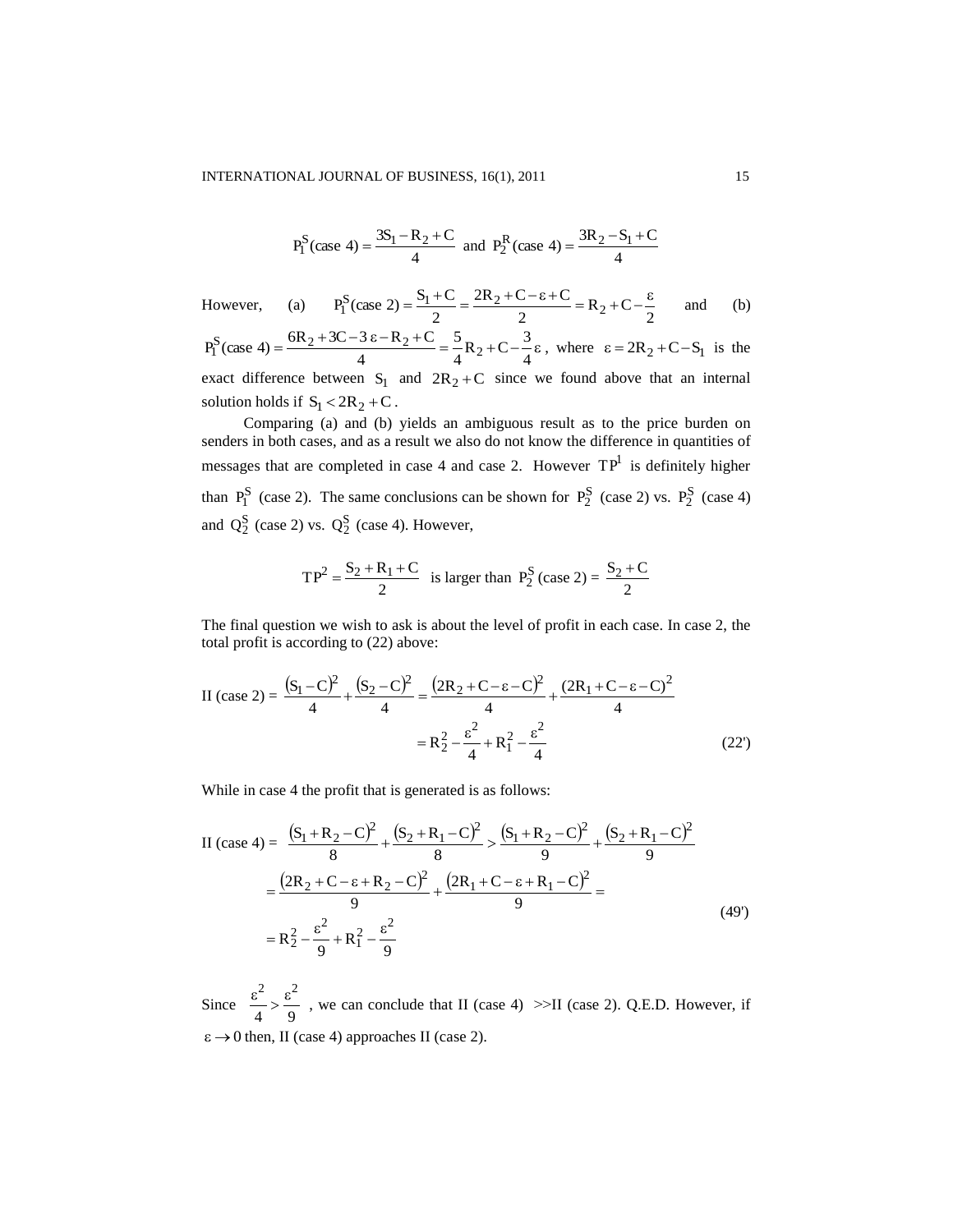Conclusion: In case 4 where the seller has more degrees of freedom in pricing policy (including negative pricing) he can generate more profits than in case 2. The various equilibrium values generated in the above four cases are summarized in Table1. Based on the results presented in Table 1 above, we now derive some implications and results with to those four basic pricing policies. These four policies consist of: (a) uniform pricing on senders only, (b) discriminatory pricing on senders only, (c) uniform pricing on senders along with a different but uniform price on receivers, (d) discriminatory pricing on senders and receivers.

The comparison between case 1 and case 2 does not reveal anything new that has gone unnoticed in basic microeconomic theory: Uniform price on senders calls (case 1) is lower than the price charged under discrimination (case 2) to sender, whose demand is inelastic and is higher than that of sender 2 whose demand is elastic (since  $S_1 > S_2$ ). The total quantities in both cases are equal and the profit under discrimination is higher than under uniform pricing. The total consumer surplus of all senders and receivers is higher under identical pricing in comparison to price discrimination.

Introducing a policy of charging receivers reveals some interesting results that we discuss below.

Let us start with pricing policies in the case of discrimination, i.e., cases 2 and 4 above. Since  $S_1 > S_2$  and  $R_1 > R_2$ ,  $S_1 > R_1$  and  $S_2 > R_2$  while the relationship between  $S_2$ and  $R_1$  is ambiguous, we can say that when allowing the receiver as well as the sender to be charged,  $P_1^S$  *can be* higher when it is imposed only on the sender in comparison to case 4 where it is imposed in a discriminatory fashion on both sender and receiver. The total charge on a call (message) from individual 1 to individual 2 is definitely higher than  $P_1^S$  in case 2, i.e.,  $TP_1 > P_1^S$  of case 2, but the monopoly may reduce the pricing burden on the sender and increase it on the receiver. By allowing both sender and receiver to pay for a call from sender 1 to receiver 2 the supplier of the call prefers to distribute the price burden on both sender and receiver who benefit from the communication between each other. By charging the receiver for his benefit the supplier may reduce the price burden on the sender in comparison to the price the sender is charged in case 2. This encourages the sender to call more often to the receiver which may increase even further the potential profits of the suppliers. It should be emphasized that the possibility that  $P_1^S$  of case 2 will be larger than  $P_1^S$  of case 4 is more likely to occur when the cost per call is relatively small, which is actually the case. The same conclusion can be reached with regard to  $P_2^S < TP_2$  of case 2.

The result of the last series of conclusions is that equilibrium quantities in case 2 are larger for individual 1, but does not necessarily hold for individual 2.

$$
Q_1^S \text{ of case } 2 = \frac{S_1 - C}{2} > \frac{S_1 + R_2 - C}{4} = Q_1^S \text{ of case 4, and}
$$
  

$$
Q_2^S \text{ of case } 2 = \frac{S_2 - C}{2} \le \frac{S_2 + R_1 - C}{4} \text{ since } R_1 \le S_2
$$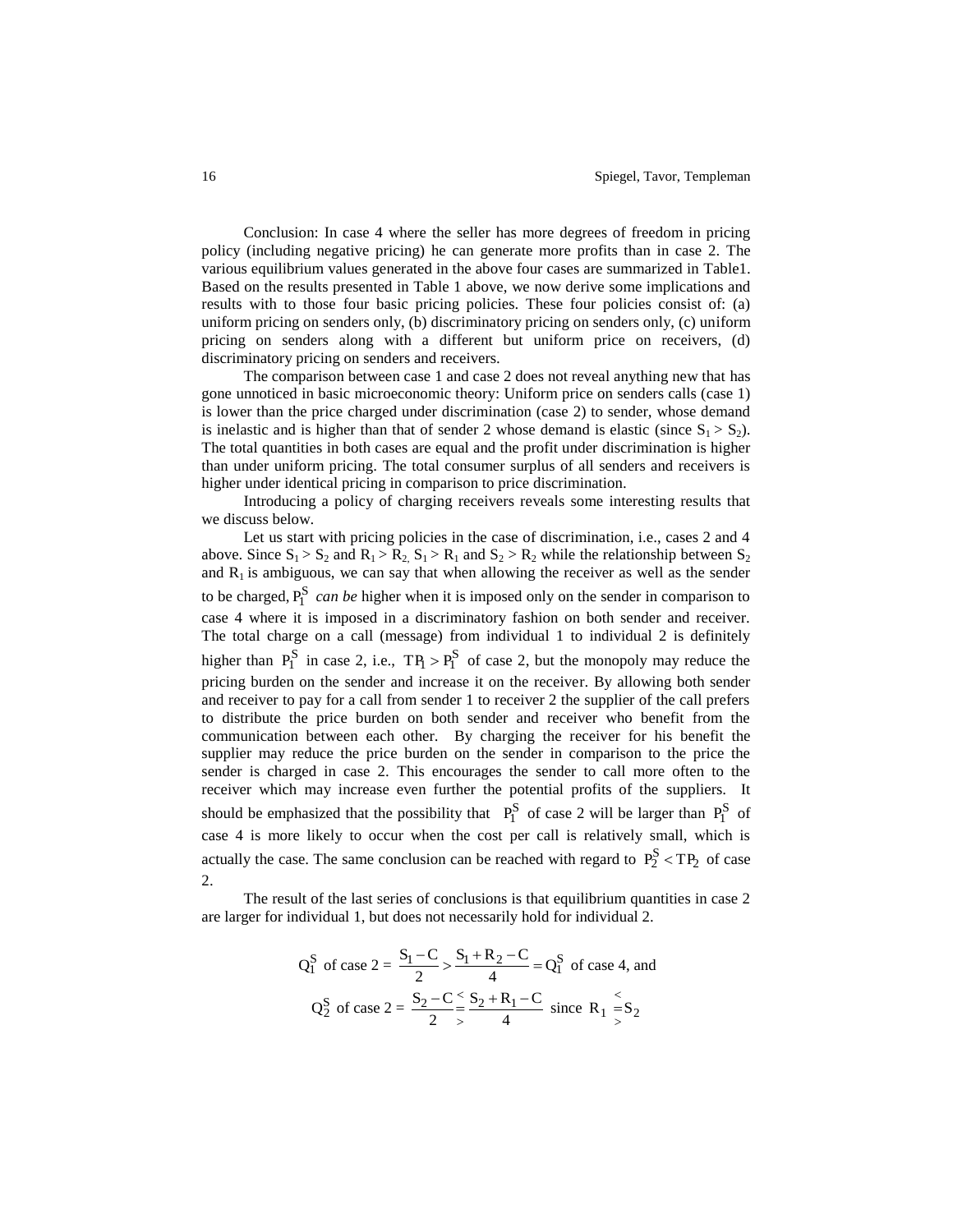INTERNATIONAL JOURNAL OF BUSINESS, 16(1), 2011 17

| Values                 | Case 1                                                                          | Case 2                                                           | Case 3 for $Q_2^S > Q_1^R$                                                                                                                                                                                          | Case 3 for $Q_2^S < Q_1^R$                      | Case 4                                                                                                                                                                                                                                                                                                                                                                                                                                                                                                   |
|------------------------|---------------------------------------------------------------------------------|------------------------------------------------------------------|---------------------------------------------------------------------------------------------------------------------------------------------------------------------------------------------------------------------|-------------------------------------------------|----------------------------------------------------------------------------------------------------------------------------------------------------------------------------------------------------------------------------------------------------------------------------------------------------------------------------------------------------------------------------------------------------------------------------------------------------------------------------------------------------------|
|                        | Only senders pay the same identical price per<br>call                           | only senders are charged and<br>price discrimination is possible | All senders and receivers pay similar prices                                                                                                                                                                        | All senders and receivers pay<br>similar prices | senders and receivers are charged<br>discriminated prices                                                                                                                                                                                                                                                                                                                                                                                                                                                |
| $P_1^S$                | $S_1 + S_2 + 2C$                                                                | $S_1+C$                                                          | $3S_1 + R_1 - R_2 + C$                                                                                                                                                                                              | $2S_1+S_2+C$                                    | $3S_1 - R_2 + C$                                                                                                                                                                                                                                                                                                                                                                                                                                                                                         |
|                        |                                                                                 |                                                                  |                                                                                                                                                                                                                     |                                                 |                                                                                                                                                                                                                                                                                                                                                                                                                                                                                                          |
| $P_1^R$                |                                                                                 |                                                                  | $3R_2 + R_1 - S_1 + C$                                                                                                                                                                                              | $S_2 - 2S_1 + 4R_2 + C$                         | $3R_1 - S_2 + C$                                                                                                                                                                                                                                                                                                                                                                                                                                                                                         |
|                        |                                                                                 |                                                                  |                                                                                                                                                                                                                     |                                                 |                                                                                                                                                                                                                                                                                                                                                                                                                                                                                                          |
| $P_2^S$                | $S_1 + S_2 + 2C$                                                                | $\frac{S_2+C}{2}$                                                | $3S_1 + R_1 - R_2 + C$                                                                                                                                                                                              | $2S_1 + S_2 + C$                                | $3S_2 - R_1 + C$                                                                                                                                                                                                                                                                                                                                                                                                                                                                                         |
|                        |                                                                                 |                                                                  | $3R_2 + R_1 - S_1 + C$                                                                                                                                                                                              | $S_2 - 2S_1 + 4R_2 + C$                         | $3R_2 - S_1 + C$                                                                                                                                                                                                                                                                                                                                                                                                                                                                                         |
| $P_2^R$                |                                                                                 |                                                                  |                                                                                                                                                                                                                     |                                                 |                                                                                                                                                                                                                                                                                                                                                                                                                                                                                                          |
|                        |                                                                                 |                                                                  | $S_1 + R_1 + R_2 + C$                                                                                                                                                                                               | $S_2 + 2R_2 + C$                                | $S_1 + R_2 + C$                                                                                                                                                                                                                                                                                                                                                                                                                                                                                          |
| TP <sub>1</sub>        |                                                                                 |                                                                  |                                                                                                                                                                                                                     |                                                 |                                                                                                                                                                                                                                                                                                                                                                                                                                                                                                          |
| TP <sub>2</sub>        |                                                                                 |                                                                  | $S_1 + R_1 + R_2 + C$                                                                                                                                                                                               | $S_2 + 2R_2 + C$                                | $S_2 + R_1 + C$                                                                                                                                                                                                                                                                                                                                                                                                                                                                                          |
|                        |                                                                                 |                                                                  |                                                                                                                                                                                                                     |                                                 |                                                                                                                                                                                                                                                                                                                                                                                                                                                                                                          |
| $Q_1^S$                | $3S_1 - S_2 - 2C$                                                               | $\frac{S_1-C}{2}$                                                | $S_1 - R_1 + R_2 - C$                                                                                                                                                                                               | $2S_1 - S_2 - C$                                | $S_1 + R_2 - C$                                                                                                                                                                                                                                                                                                                                                                                                                                                                                          |
|                        |                                                                                 |                                                                  |                                                                                                                                                                                                                     |                                                 |                                                                                                                                                                                                                                                                                                                                                                                                                                                                                                          |
| $Q_1^R$                | $3S_2 - S_1 - 2C$                                                               | $S_2 - C$                                                        | $3R_1 - 3R_2 + S_1 - C$                                                                                                                                                                                             | $3S_2 - 2S_1 - C$                               | $S_2 + R_1 - C$                                                                                                                                                                                                                                                                                                                                                                                                                                                                                          |
|                        |                                                                                 | $\overline{2}$                                                   |                                                                                                                                                                                                                     |                                                 |                                                                                                                                                                                                                                                                                                                                                                                                                                                                                                          |
| $Q_2^S$                | $3S_2 - S_1 - 2C$                                                               | $\frac{S_2-C}{2}$                                                | $3R_1 - 3R_2 + S_1 - C$                                                                                                                                                                                             | $3S_2 - 2S_1 - C$                               | $S_2 + R_1 - C$                                                                                                                                                                                                                                                                                                                                                                                                                                                                                          |
|                        |                                                                                 |                                                                  |                                                                                                                                                                                                                     |                                                 |                                                                                                                                                                                                                                                                                                                                                                                                                                                                                                          |
| $Q_2^R$                | $3S_1 - S_2 - 2C$                                                               | $S_1 - C$                                                        | $S_1 - R_1 + R_2 - C$                                                                                                                                                                                               | $2S_1 - S_2 - C$                                | $S_1 + R_2 - C$                                                                                                                                                                                                                                                                                                                                                                                                                                                                                          |
|                        |                                                                                 |                                                                  |                                                                                                                                                                                                                     |                                                 |                                                                                                                                                                                                                                                                                                                                                                                                                                                                                                          |
| π                      | $(S_1 + S_2 - 2C)^2$                                                            | $\frac{(S_1-C)^2}{2} + \frac{(S_2-C)^2}{2}$                      | $(S_1 + R_1 + R_2 - C) \cdot (S_1 + R_1 - R_2 - C)$                                                                                                                                                                 |                                                 | $\overline{\left(S_2+2R_2-C\right)\cdot \left(S_2-C\right)}\left[\begin{array}{c c} \text{ } & \text{ }\\ \text{ } & \text{ }\\ \text{ } & \text{ }\\ \text{ } & \text{ }\\ \text{ } & \text{ }\\ \text{ } & \text{ }\\ \end{array}\right]\text{ } \underline{(S_1+R_2-C)^2}\text{ }+\frac{\text{ }\\ \text{ }\\ \text{ } & \text{ }\\ \text{ } & \text{ }\\ \text{ } & \text{ }\\ \text{ } & \text{ }\\ \text{ } & \text{ }\\ \text{ } & \text{ }\\ \text{ } & \text{ }\\ \text{ } & \text{ }\\ \text{$ |
|                        |                                                                                 |                                                                  |                                                                                                                                                                                                                     |                                                 |                                                                                                                                                                                                                                                                                                                                                                                                                                                                                                          |
|                        | $\frac{R_1 \cdot (3S_2 - S_1 - 2C)}{4} + \frac{R_2 \cdot (3S_1 - S_2 - 2C)}{4}$ |                                                                  | $\left.\frac{\,R_1\cdot (S_2-C\,{2}\,)}{2}+\frac{\,R_2\cdot (S_1-C\,)}{2}\,\right \,\left.\begin{array}{c c} \frac{(S_1-R_1+R_2-C)^2}{8}+\\ \frac{(2S_2+R_1-R_2-S_1-C\,)(3R_1-3R_2+S_1-C\,)}{8} \end{array}\right.$ | $\frac{(2S_1-S_2-C)^2}{8}+$                     | $\frac{(S_1 + R_2 - C)^2}{16} + \frac{(S_2 + R_1 - C)}{16}$                                                                                                                                                                                                                                                                                                                                                                                                                                              |
| $\overline{\text{CS}}$ |                                                                                 |                                                                  |                                                                                                                                                                                                                     | $+\frac{(S_2+2R_1-2R_2-C)\cdot(3S_2-2S_1)}{2}$  |                                                                                                                                                                                                                                                                                                                                                                                                                                                                                                          |
|                        |                                                                                 |                                                                  |                                                                                                                                                                                                                     |                                                 |                                                                                                                                                                                                                                                                                                                                                                                                                                                                                                          |

**Table 1** Results of pricing policy in 4 cases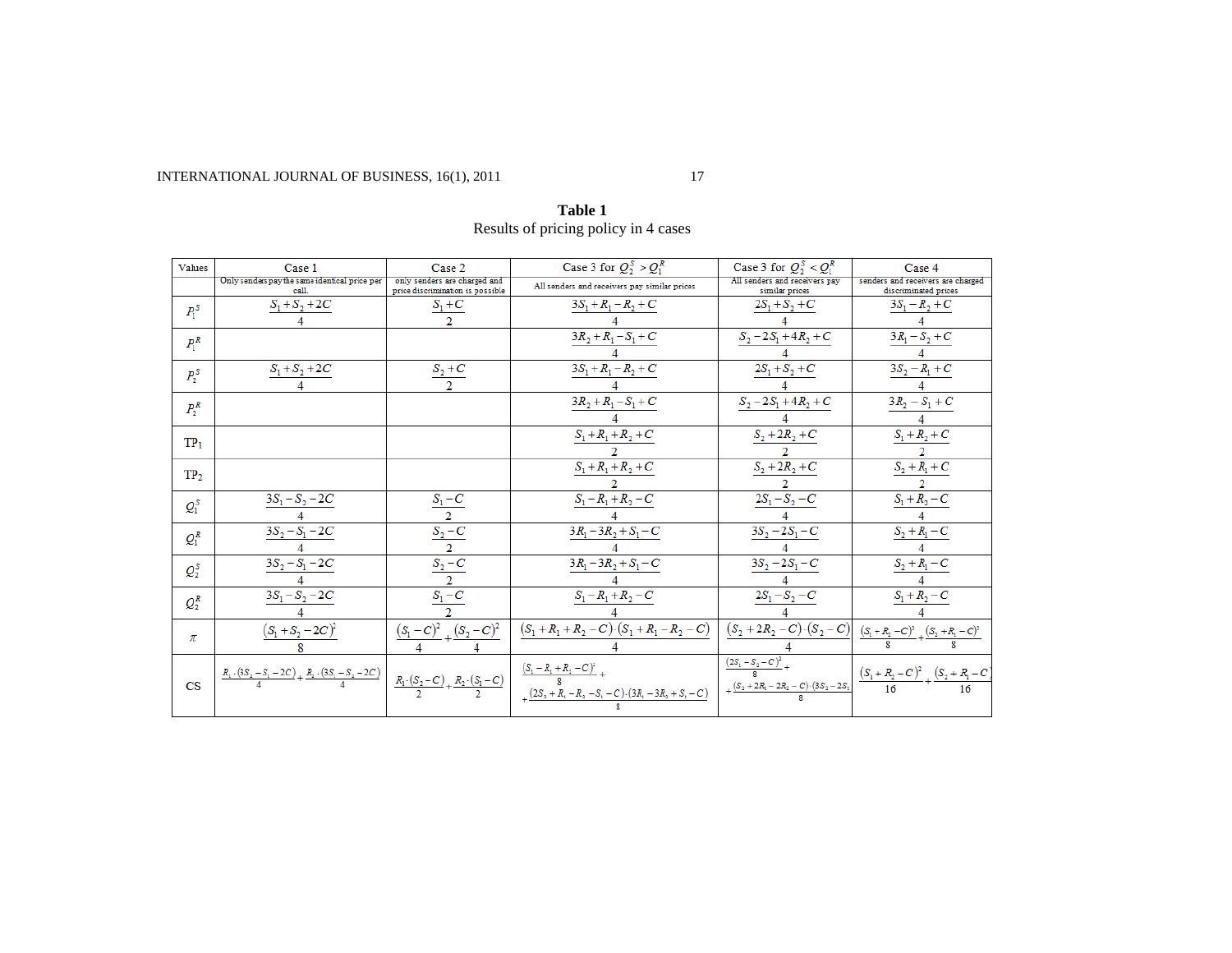We wish to further extend our comparisons between the total welfares, *w*, which are defined as the summation of consumers' surplus, CS, plus profits,  $\Pi$ , of cases 2 and 4.

Based on Table 1 we can add up consumer surplus and total profit, CS+II, and find that the total welfare in cases 2 and 4 are as follows:

$$
W_2 = \frac{4}{16} [(S_1 + 2R_2 - C)(S_1 - C) + (S_2 + 2R_1 - C)(S_2 - C)]
$$
\n(51)

$$
W_4 = \frac{3}{16} \Big[ (S_1 + R_2 - C)^2 + (S_2 + R_1 - C)^2 \Big] \tag{52}
$$

For internal solutions:  $\frac{S_2 - C}{2} < R_1$  $\frac{S_2-C}{2} < R_1$  and  $\frac{S_1-C}{2} < R_2$  $\frac{S_1 - C}{2}$  < R<sub>2</sub>. Thus, S<sub>2</sub> – C +  $\epsilon$  = 2R<sub>1</sub> and  $S_1 - C + \delta = 2R_2$ , or

$$
W_2 = \frac{4}{16} [(4R_2 - \delta)(2R_2 - \delta) + (4R_1 - \epsilon)(2R_1 - \epsilon)]
$$
  
=  $\frac{4}{16} [8R_2^2 - 6R_2\delta + \delta^2 + 8R_2^2 - 6R_1\epsilon + \epsilon^2]$   
=  $2R_2^2 + R_1^2 - 1.5(R_2\delta + R_1\epsilon) + 0.25(\delta^2 + \epsilon^2)$  (51')

and

$$
W_4 = \frac{3}{16} \Big[ (3R_2 - \delta)^2 (3R_1 - \epsilon)^2 \Big]
$$
  
=  $\frac{3}{16} \Big[ 9R_2^2 - 6R_2 \delta + \delta^2 + 9R_1^2 - 6R_1 \epsilon + \epsilon^2 \Big]$  (52')  
=  $\frac{27}{16} R_2^2 + \frac{27}{16} R_1^2 - \frac{18}{16} (R_2 \delta + R_1 \epsilon) + \frac{3}{16} (\delta^2 + \epsilon^2)$ 

Since  $\frac{27}{16} < 2, \left| -\frac{18}{16} \right| < \left| -1.5 \right|$  $\frac{27}{16}$  < 2,  $\left| \frac{18}{16} \right|$  <  $\left| -1.5 \right|$  and  $\frac{3}{16}$  < 0.25  $\frac{3}{2}$ 

We cannot conclude whether  $W_2$  is larger or smaller than  $W_4$ . This is in spite of the fact that  $\Pi_2 < \Pi_4$ . The main reason for this is that under Case 2, Consumer Surplus can be larger than the consumer surplus under case 4 where the monopoly has larger degrees of freedom in setting a discriminatory pricing policy that extracts the consumer surpluses of both senders and receivers.

Let us compare the consumers' surpluses in case  $2$ ,  $CS_2$ , and case  $4$ ,  $CS_4$ , based on the above relationships guaranteeing internal solutions, i.e.,  $S_2 - C = 2R_1 - \epsilon$  and  $S_1 - C = 2R_2 - \delta$ .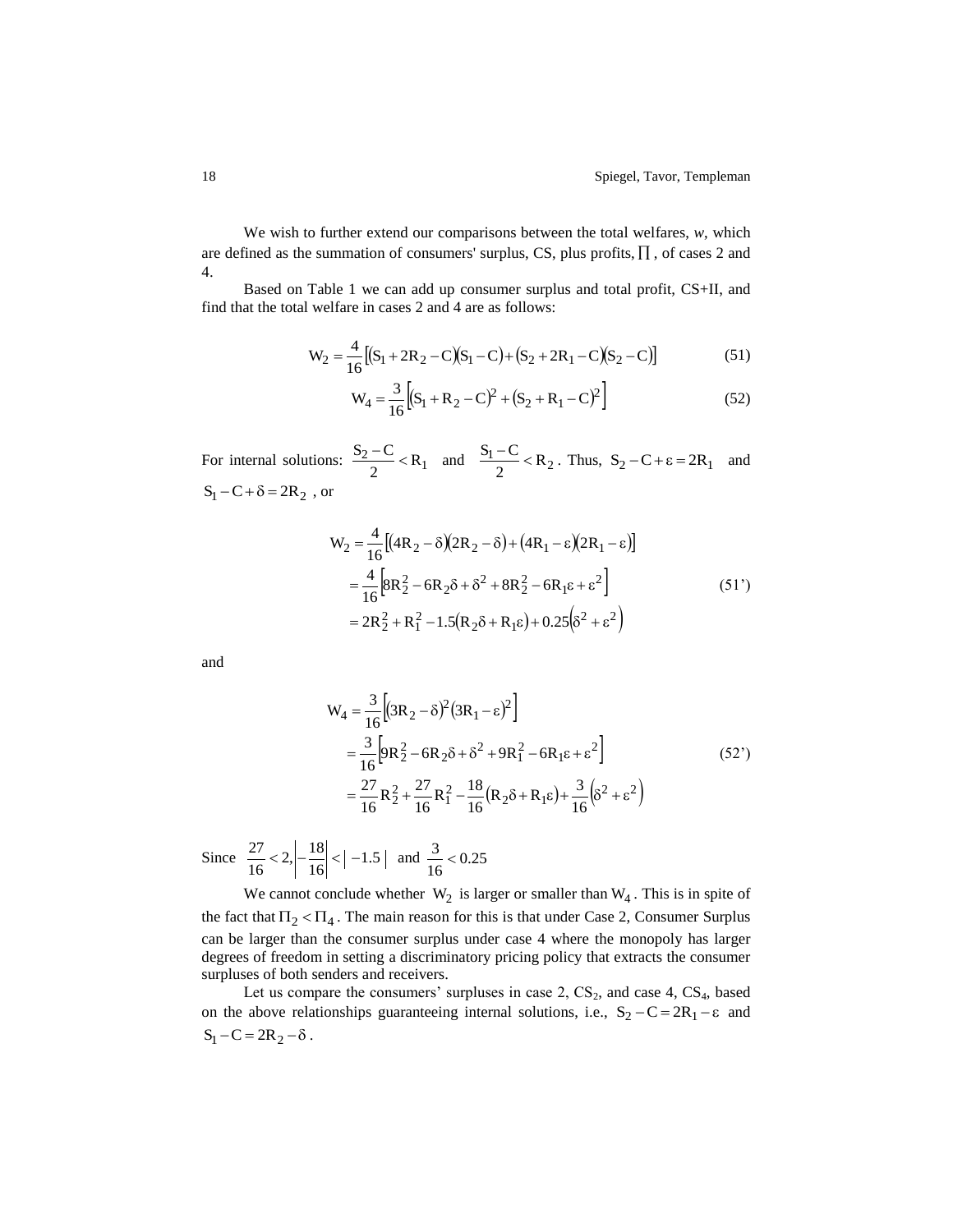$$
CS_2 = \frac{R_1(S_2 - C)}{2} + \frac{R_2(S_1 - C)}{2} = \frac{R_1(2R_1 - \epsilon)}{2} + \frac{R_2(2R_2 - \delta)}{2}
$$
  
=  $(R_1^2 + R_2^2) - \frac{1}{2}(\epsilon R_1 + \delta R_2)$   

$$
CS_4 = \frac{(S_1 + R_2 - C)^2}{16} + \frac{(S_2 + R_1 - C)}{16} = \frac{(3R_2 - \delta)^2}{16} + \frac{(3R_1 - \epsilon)}{16}
$$
  
=  $\frac{9}{16}(R_1^2 + R_2^2) - \frac{3}{8}(\epsilon R_1 + \delta R_2) + \left(\frac{\delta^2 + \epsilon^2}{16}\right)$ 

Since  $\frac{3}{16}$  < 1, while  $\left|-\frac{3}{8}\right|$  <  $\left|-\frac{1}{2}\right|$ 1 8  $\frac{9}{16}$  < 1, while  $-\frac{3}{8}$  $\frac{9}{2}$  < 1, while  $\frac{3}{2}$  <  $\frac{1}{2}$ , and since the third term of CS<sub>4</sub> is positive we cannot determine the relationship between  $CS<sub>2</sub>$  and  $CS<sub>4</sub>$ . In the case of a large asymmetry between the desire to send and receive messages, it is more likely that  $CS_4 > CS_2$ .

Turning back to the comparison between  $W_2$  and  $W_4$  we conclude: Since  $2(S_1 + R_2 + S_2 + R_1) = S_1 + (2R_2 + S_1) + S_2 + 2R_1 + S_2$ , the bracket value in (51) is smaller than the bracket value in (52). However, the bracket values of (51) and (52) are multiplied by  $\frac{4}{16}$  $\frac{4}{6}$  and  $\frac{3}{16}$  $\frac{3}{2}$  respectively, therefore we can find different values under which  $W_2$  is larger or equal or smaller than  $W_4$ . Because we could not make analytical comparisons between welfare and consumer surpluses of cases 2 and 4, we took various combinations of  $S_1, S_2, R_1$  and  $R_2$ , and found by simulations (through the use of Excel) the above comparisons.<sup>5</sup> Based on the analysis and simulations above we introduce below four propositions:

**Proposition 1:** A large degree of asymmetry between individuals as well as between the desire to send and the desire to receive messages, i.e. for large  $(S_1 - R_2)$  and small, or even negative,  $(S_2 - R_1)$ . An increase in the above asymmetry further increases the profit gap differential between cases 2 and 4 (in favor of case 4).

**Proposition 2:** A large asymmetry between a strong desire to send and a weak desire to receive messages of both individuals leads to a higher consumer surplus in case 4 than in case 2. When the asymmetries are less significant for both parties more consumer surplus is likely to be gained by charging senders only (case 2) instead of charging both senders and receivers (case 4).

**Proposition 3:** When we face a close symmetry between individuals 1 and 2 in terms of sending and receiving as well i.e., small gap between  $S_1$  and  $S_2$  and between  $R_1$  and  $R_2$  the gap between the CS of case 2 and case 4 is large (CS<sub>2</sub> >> CS<sub>4</sub>). Therefore, although the profits of case 4 are always larger than of case 2, nevertheless the total welfare in case 2 is larger than in case 4.

**Proposition 4:** When the value  $(S_1 - R_2)$  is large and the value  $(S_2 - R_1)$  is small or negative the welfare conclusion is the reverse of proposition 3, i.e.,  $W_2 < W_4$ . This holds true even if  $CS_2 > CS_4$  due to the large difference in profits ( $\pi_4 \gg \pi_2$ ).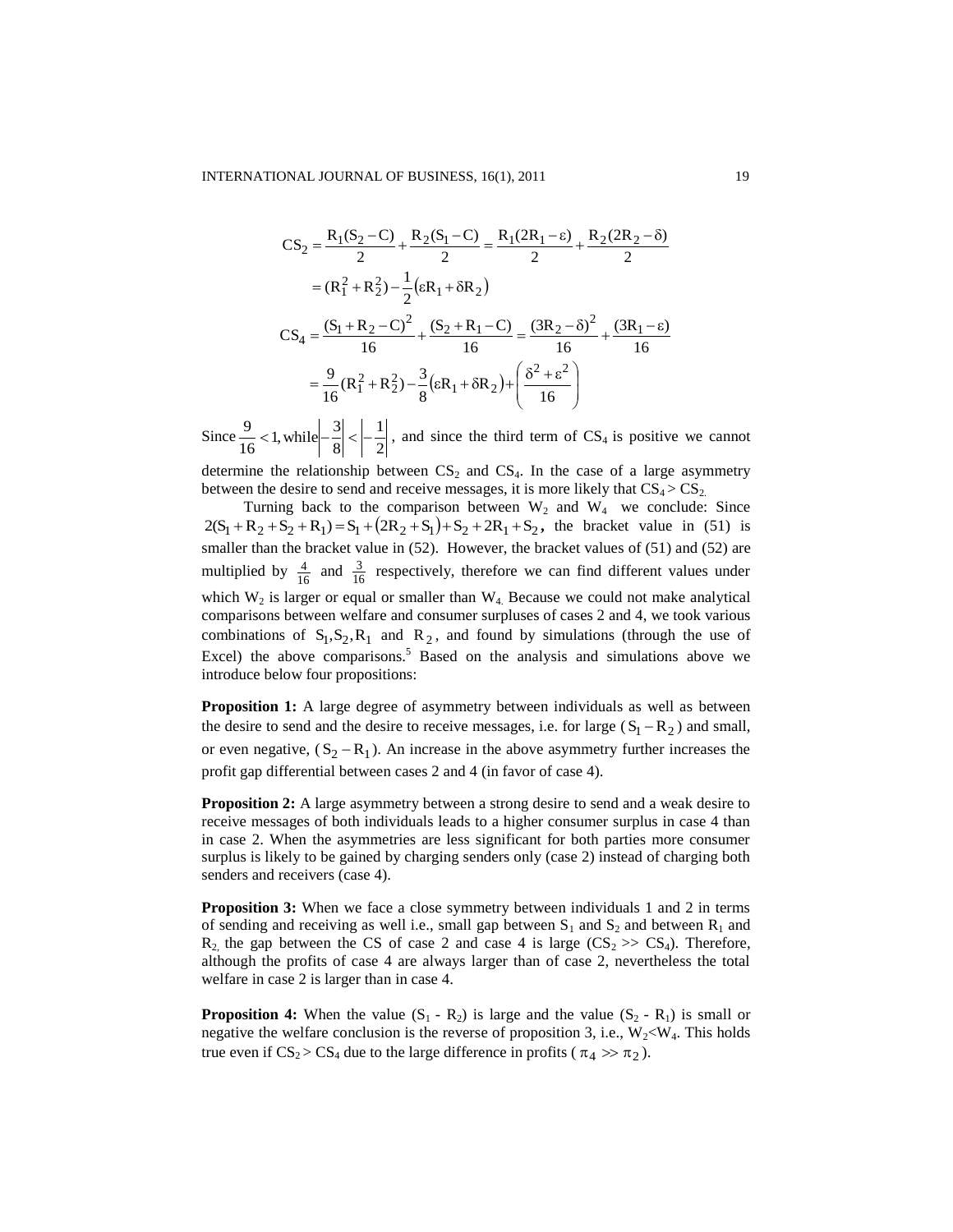This reflects the case where individuals are very asymmetric in attitudes: individual 1 has a strong desire to send and to receive from individual 2, while in the reverse direction  $S_2$  and  $R_2$  are small. However, in the very extreme cases discussed above with very strongly asymmetric individuals, both  $CS_4 > CS_2$  and  $\pi_4 \gg \pi_2$ , and thus the welfare gap is very large i.e.,  $W_4 \gg W_2$ .

Based on our previous assumptions and propositions with regard to the values  $S_1$ ,  $R_1$ ,  $S_2$  and  $R_2$ , we can derive several additional important conclusions:

(a) The total price,  $TP_1$ , charged to the sender and receiver on calls that are initiated by individual 1 is higher than the price charged to sender 1 of case 2. However, the gap between  $P_1^S$  charged to sender 1 in case 4 and  $P_1^S$  charged to sender 1 in case 2 can be even higher if individual 2 is subsidized for calls he receives from individual 1. If this takes place then the number of actual calls between the two individuals in case 4 are more likely to be larger than in case 2.

(b) The same conclusion regarding  $TP_2 > P_2^S$  of case 2 holds true as in the previous result that  $TP_1 > P_1^S$  of case 2. However, the possibility that  $P_1^R$  can be negative is very slim in spite of the fact that the charges on both call senders in case 4 are definitely positive. Similarly, we can say that in spite of the fact that receiving calls is not as important as sending calls, nevertheless the probability that individual 1 will receive the subsidy for receiving calls is very slim whereas such a policy would more often be desirable for calls received by individual 2.

We can claim the following highlights and interesting conclusions:

(c) Not only that  $TP_2 > P_2^S$  of case 2 but at the same time  $P_2^S$  of case 4 can be negative while  $P_2^S$  of case 2 is always positive. This elucidates the possibility that individual 1 who is eager to receive calls from individual 2 is ready to pay a high price of  $P_1^R$  such that the company supplying the service can encourage individual 2 to call individual 1. (d) Although in case 2 (where we apply price discrimination on senders only) it always holds that  $P_1^S > P_2^S$  since individual 1 has a higher demand for sent calls, nevertheless in case 4 (where comprehensive price discrimination on senders and receivers hold) the total charge imposed on individual 1 can be lower than the total charge on calls initiated by individual 2, i.e.,  $TP_2 > TP_1 > 0$ . Whether it is higher or lower depends not only on the actual numerical values of  $R_i$ 's and  $S_i$ 's, but also on the gap between  $(S_1 - S_2)$  and  $(R_1 - R_2)$  which measures the attitude gaps of individuals as to sending and receiving messages.

## **III. CONCLUSIONS**

In the concluding section we review and highlight the most important conclusions of the paper. Based on Table 1 we see that the possibility of imposing more comprehensive price discrimination on senders and receivers in some cases can be preferable from the point of view of consumers and producers and social welfare planners. The kind of price discrimination policy that case 4 represents is very flexible in the sense that it permits subsidizing (negative price) the receiver and even possibly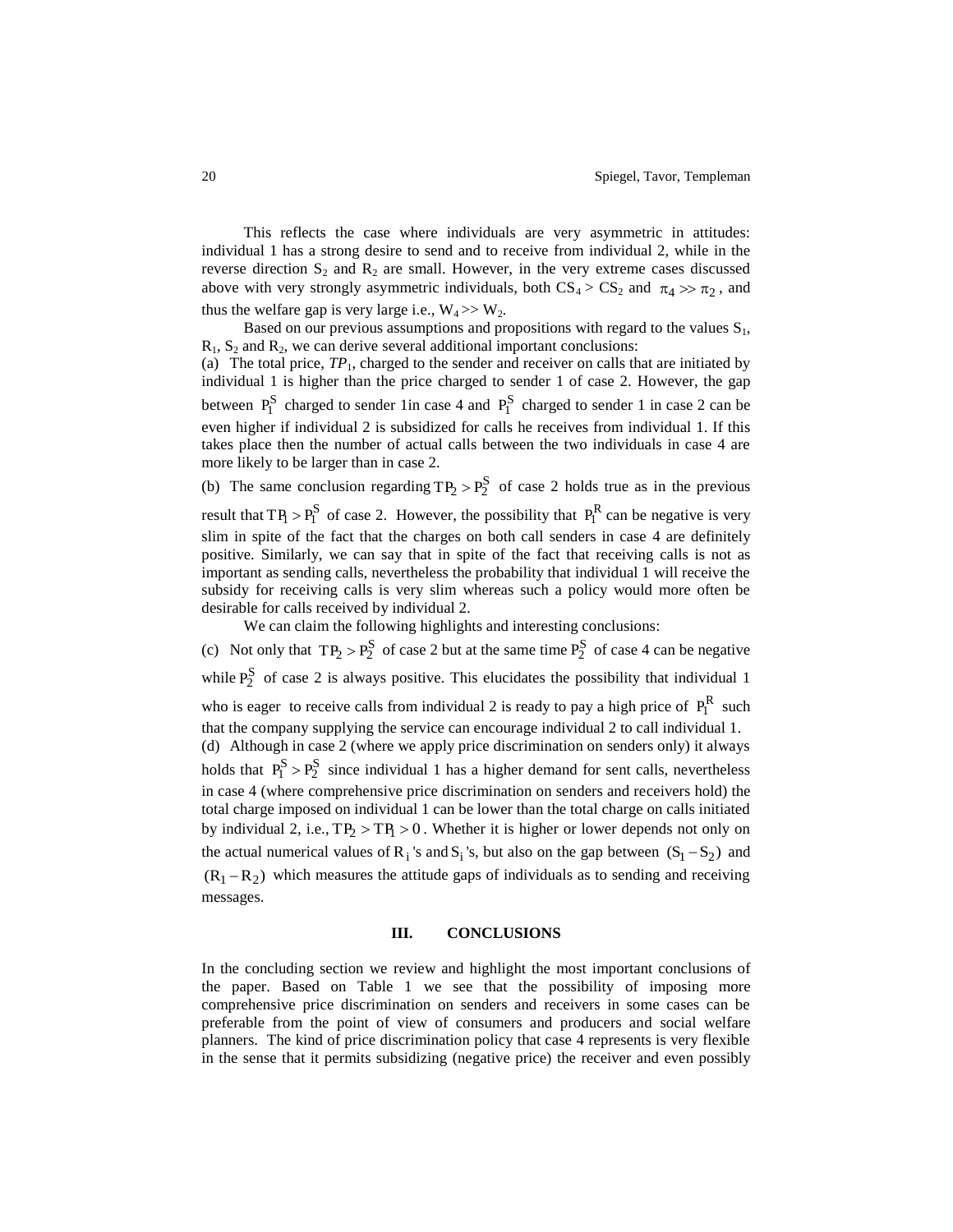the sender in order to promote more profitable and more efficient market solutions. We have mentioned above the possibility of asymmetry in individuals' behavior that may lead to scenarios under which some individuals pay for sending or receiving calls while others are paid either upon receiving calls, or even more surprisingly, on their readiness to send calls.

This may occur for high levels of  $R_1$  combined with low levels of  $S_2$ . By doing so we may simultaneously gain higher social welfare, more profit, and larger consumer surplus for both individuals. This situation would justify the policy presented in case 4 which is preferable to that of regular price discrimination on the sender only that was discussed in case 2.

We reach these results by assuming heterogeneity of consumers (which are explained and discussed above) and are adapted to realistic scenarios of our daily life such as asymmetric attitude to send and receive messages between parents and children, and between advertising/commercial senders and receivers, etc. The latter may be more appropriate to a communication market and to where the attitude towards ping-pong games between senders and receivers is asymmetric. These arguments have not appeared, to the best of our knowledge, in the literature of telecommunication pricing and this is our modest contribution to this literature.

These, we believe, are important conclusions especially to industrial and organizational economists and social planners that should be considered as very applicable nowadays to the network industry. This is the case since in order to apply those conclusions the asymmetric behavior of individuals should be measured properly and accurately. Indeed these days it is possible for the network service providers to collect information such as who sends or receives calls along with the prices individuals are willing to pay under different scenarios of location, timing and circumstance. Several more research extensions to our work can be envisioned under which the synchronization between senders and receivers will be more efficient and where discriminatory pricing can be beneficial. For example, using cellular rather than landline phones may affect the asymmetry between individuals because it may affect the availability and the exposure of the parties to more communication activity. Similarly, allowing recorded messages may also affect the amount of communication between the parties as well as decreasing the gaps between the benefits of senders and receivers from actual connections and unscheduled hiccups, etc. This we leave for future research.

#### **APPENDIX A**

Since 
$$
Q_1^S = S_1 - P_1^S
$$
, we can conclude that  $Q_1^S = Q_2^R$  if  $P_1^S - P_2^R = S_1 - R_2$   
 $Q_2^R = R_2 - P_2^R$ 

Since 
$$
Q_2^S = S_2 - P_2^S
$$
, we can conclude that  $Q_2^S = Q_1^R$  if  $P_2^S - P_1^R = S_2 - R_1$   
 $Q_1^R = R_1 - P_1^R$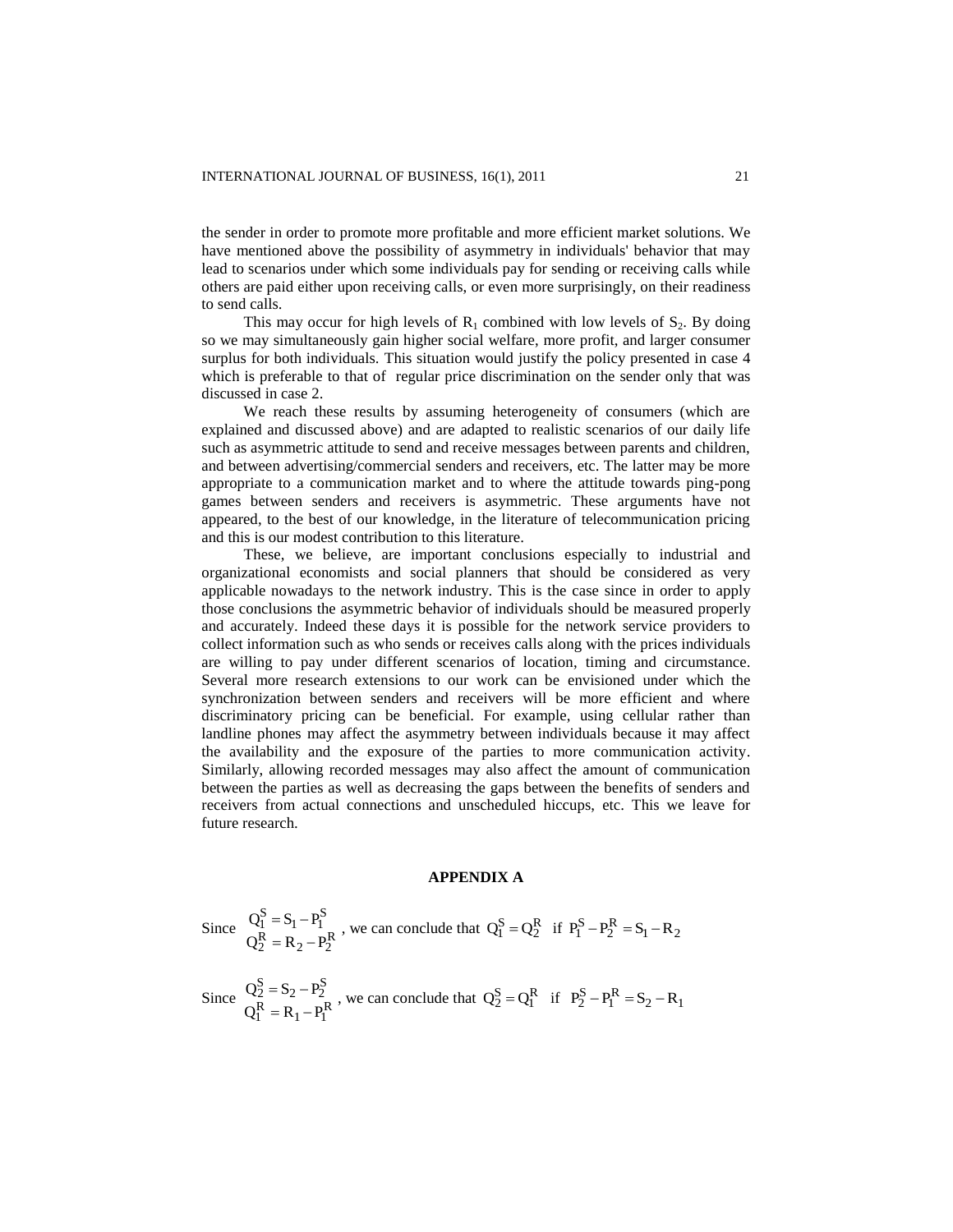## **APPENDIX B**

The profit maximization in case 4 is as follows:

$$
\begin{array}{l}\n\text{Max} \Pi = \left[ \left( P_1^S + P_2^R - C \right) \cdot \text{Min} \left[ \left( S_1 - P_1^S; R_2 - P_2^R \right) \right] + \\
P_1^S, P_2^S \right] + \left( P_2^S + P_1^R - C \right) \cdot \text{Min} \left[ \left( S_2 - P_2^S; R_1 - P_1^R \right) \right] \\
P_2^R, P_1^R\n\end{array} \tag{B.1}
$$

In case that  $Q_2^S > Q_1^R$  as well as  $Q_1^S > Q_2^R$  the derivative of  $\Pi$  with respect to the four prices respectively are:

$$
\frac{d\Pi}{dP_1^S} = R_2 - P_2^R
$$
 (B.2)

$$
\frac{d\Pi}{dP_2^R} = R_2 - 2P_2^R - P_1^S + C = 0
$$
 (B.3)

$$
\frac{d\Pi}{dP_2^S} = R_1 - P_1^R
$$
 (B.4)

$$
\frac{d\Pi}{dP_1^R} = R_1 - 2P_1^R - P_2^S + C = 0
$$
 (B.5)

From (B.2) and (B.4) we find that both values are positive which indicates that price increases on both senders should increases as long as  $Q_1^S > Q_2^R$  and  $Q_2^S > Q_1^R$ respectively. These attitudes continue until we approach to  $Q_1^S = Q_2^R$ , i.e.,  $Q_1^S$  is reduced and approach to  $Q_2^R$  and the same with quantity reduction of  $Q_2^S$  towards  $Q_1^R$ . Q.E.D.

# **ENDNOTES**

- 1. We differ from Kim and Lim (2001) who assume two identical consumers. In their view we should assume  $S_1 = S_2$ ,  $R_1 = R_2$  and  $S_1 = S_2 > R_1 = R_2$ .
- 2. Caller pays principle in terms of Kim and Lim (2001).
- 3. See Appendix A for proof.
- 4. We prove in Appendix B that indeed full adjustment is optimal for the case where  $Q_1^S < Q_2^R$  and  $Q_2^S < Q_1^R$  (other cases can be demonstrated upon request).
- 5. These simulations are available upon request.